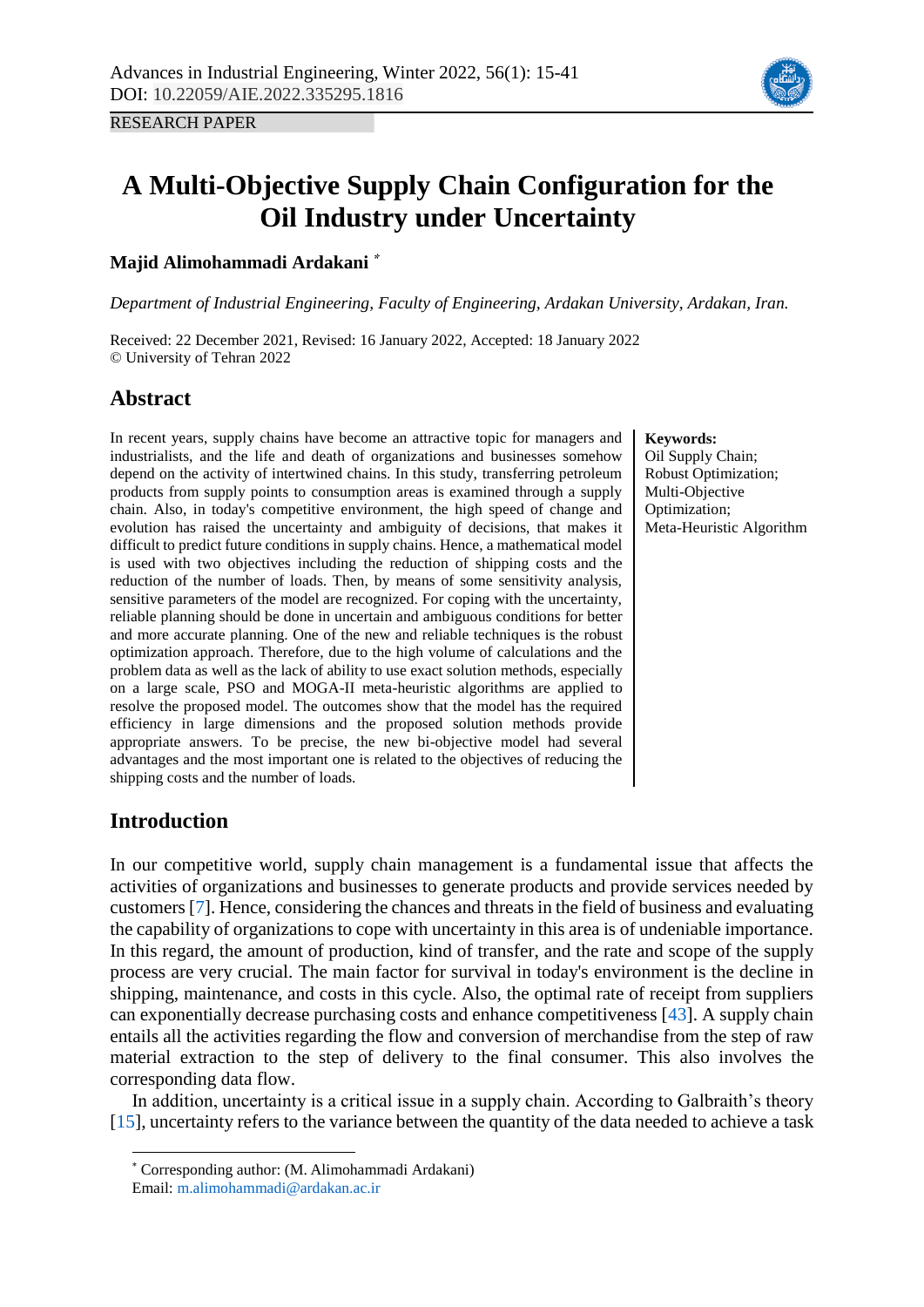and the quantity of the data actually available. In the decision-making process of a supply chain, uncertainty is a factor affecting the effectiveness of the chain configuration and coordination [\[2\]](#page-22-0). Many experts have cited uncertainty as an open topic in designing supply chains. Suler [\[38\]](#page-24-0) states that most of the techniques used to design supply chains deal with such issues as demand, costs, waiting time, and other input parameters. In contrast, supply chain scenarios in the real world are probably characterized by random data affected by demand variations, absent data, and so on. Such problems need sophisticated optimization techniques that consider random data to look more realistically at real-world production and distribution network issues and, thus, to make more effective decisions.

Previously, many have claimed that the oil and gas industry may have experienced an era of very rare resources. Yet, the resources are not the reason for supply constraints, given the huge potential still accessible including, additional potential findings, and the new border of massive oil sands and oil shale reserves that are in the money at today's charges [\[50\]](#page-25-1). Fundamentally, regarding the good popularity of the industry's research, we have enough resources left to sustain present generation levels for at least the next 50 years. Then, the foremost challenge fronting the oil and gas industry is not the accessibility of oil and gas resources, but putting these reserves into generation and delivering the final goods to clients at the minimum cost. Therefore, a solid supply-chain management program will improve this purpose.

It has been a long debate whether the oil supply chain is divided into two or three sections, being the allocation of refinery operations at the center of the conversation. As defined by Sahebishahemabadi [\[54\]](#page-25-2), the oil supply chain can be classified into three different classification structures. The first considers the oil supply chain divided between upstream and downstream parts. However, the second divides the network into upstream, midstream and downstream segments. Lastly, the third also reflects the oil supply chain divided into three parts, but the midstream part refers to crude oil transportation to terminal and storage facilities. For the objectives of this literature review, the second classification scheme is more acceptable [\[55\]](#page-25-3). At that time, the upstream segment comprises all functions from petroleum exploration, production, and transportation to the refineries. The midstream concerns about the conversion of petroleum into refined products at refineries and petrochemicals. Finally, the downstream part includes storage, primary and secondary distributions, and marketing of refined products. In each segment, there are petroleum companies that depend on physical infrastructures across the network to progress these functions [\[56\]](#page-25-3).

In this research, a new model is designed for a supply chain of petroleum products and the corresponding transportation and distribution problem is investigated. The problem is defined by the main petroleum products including gasoline, kerosene, gas-oil, and fuel oil. It also considers their production and consumption cycle including supply points, intermediate warehouses, and consumption areas. The consumption areas are the final layer of the chain and the centers for delivering the products to the customers. Considering four different transportation modes is another feature of the suggested model. These modes are road transportation by refueling tankers, rail transportation, pipeline transportation, and transportation by refueling ships, each with its own costs and capacities. [Fig. 1](#page-2-0) depicts the general stages of producing and transporting petroleum products.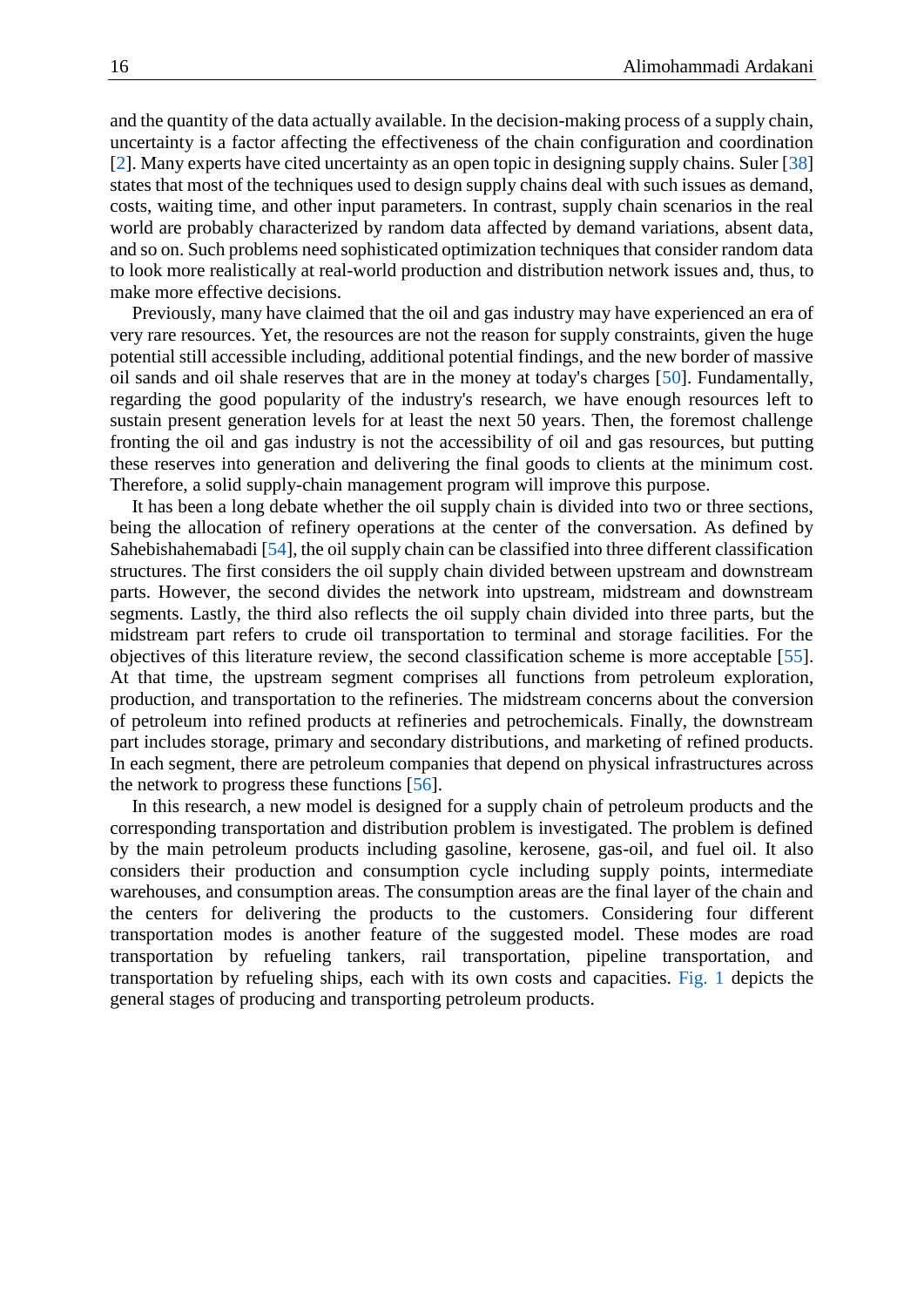<span id="page-2-0"></span>

**Fig. 1.** The process of oil production

The first objective of the model is minimizing the transportation cost of petroleum products. Another one is to enable the direct distribution of products with the least number of loads so as to have more safety in them by maintaining the defined health and environmental principles. Considering the robustness of the structure, the proposed model seeks to resolve a problem with enormous dimensions, which, of course, exact methods such as branch and bound are unable to solve [\[3\]](#page-22-0). Therefore, PSO and MOGA-II, as two meta-heuristic algorithms, are utilized to solve the model. Thus, the problem of transporting petroleum products is solved given the variability of demand and the possibility of incorrect estimation concerning the available data.

Because of the high costs of refining and distributing petroleum goods and the increasing requirement to decrease the macro costs of governments and maximize the usage of resources, a comprehensive plan is undeniably required for the refueling procedure, considering all the variables that may be of significance in the future. Also, owing to the robustness of the suggested model, if one of the refineries in use fails to function for some time, petroleum products distribution companies can plan to carry the products and meet the fuel needs with the least possible loss. Accordingly, all the elements and components involved in a product sales cycle, or the components of a supply chain, must be dealt with in practical ways and appropriate mechanisms must be applied to reduce costs and increase transportation speed by considering safety issues. The aim of this paper is to achieve an inclusive model for the process of fueling with the objectives of reducing the costs and creating the flexibility to withstand any external stimuli under uncertain data.

Based on the above discussion, the chief contribution of this study is to determine how much of every product is relocated from each supply source to each warehouse by each transportation mode. The contribution is also to determine how much of every product is moved from each warehouse to another warehouse and from each warehouse to every consumption area by any transportation mode. To the best of our knowledge, no study has examined the oil industry completely so far; therefore, in this paper, we try to consider the oil industry utilizing the supply chain context comprehensively.

With regard to the uncertain conditions and the robustness of the model and to minimize the bio-objective mathematical model, the objectives of this article are generally as follows:

- Designing a comprehensive model for the oil industry to minimize the transportation cost of products along the chain and use fuel tankers to create greater safety;
- Involving uncertainty in the proposed model and providing a proper method to engage with it:
- Solving the suggested model on a very large scale with appropriate methods and by considering the robustness of the structure.

Moreover, the research questions that will be answered at the end are as follows:

- How does uncertainty affect the supply chain outcomes? How should it be dealt with?
- Can the proposed model be implemented on a large scale? What is a suitable solution for it?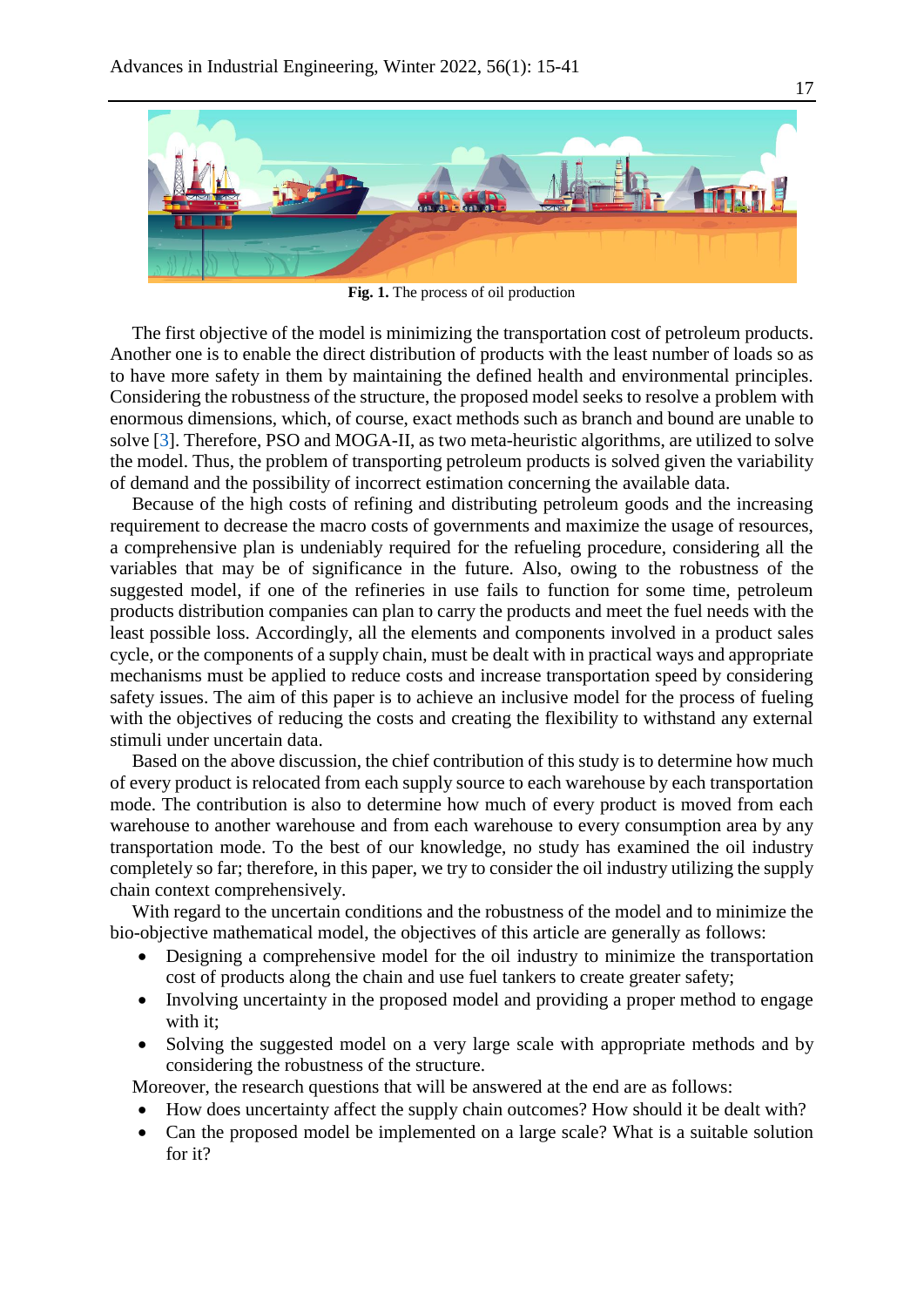- Is the proposed model appropriate for an oil supply chain, and can it cover the existing problems?
- What are the benefits of the proposed model for the oil industry?

The rest of this study is prepared in several segments. The second [section](#page-3-0) is dedicated to the review of the literature on oil supply chains. In the third [section,](#page-7-0) the suggested mathematical model is shown and defined. The fourth [section](#page-8-0) is given to the mathematical modeling of the problem in deterministic and uncertain modes. Model linearization and sensitivity analysis are also accessible in this section. The fifth [section](#page-14-0) presents the methods and algorithms proposed for the mathematical model. After the computational results are provided in the sixth [section,](#page-17-0) the model is resolved by the GAMS and MATLAB software programs and the PSO and MOGA-II algorithms in both single-objective and multi-objective modes. [Section](#page-21-0) seven is devoted to managerial insights. The paper is closed up in the eighth [section](#page-22-1) with the conclusion and recommendations for future study.

### <span id="page-3-0"></span>**Literature review**

In this part, some of the most critical research works in the field are reviewed. For convenience, the review is divided into four subsections.

#### **Supply Chain and Oil Supply Chain Design**

To provide insight into supply chain network designs, Fleischmann et al. [\[14\]](#page-23-1) carried out a complete evaluation of modeling in backward logistics management. Their study is viewed as one of the main works in backward supply chain network design. Barros et al. [\[8\]](#page-23-0) suggested a mixed linear integer modeling model for a sand recycling network. Jayaraman et al., [\[20\]](#page-23-2) established a mixed-integer linear programming model (MILP) to design a backward logistics network under a traction-based system for customer demand and product improvement. Krikke et al. [\[22\]](#page-24-1) also developed a model for a two-stage reverse supply chain network for a copier manufacturer. Min et al. [\[27\]](#page-24-2) recommended a mixed-integer nonlinear programming (MINLP) model and a genetic algorithm for the multi-level reverse supply chain network problem that measured the temporal and spatial composition of the return products. Abdolazimi and Abraham [\[9\]](#page-23-0) presented a single-layer location model for a certain period and a network design model in the form of two main problems. Ambrosino and Scutella [\[6\]](#page-23-3) also presented a dynamic model for a multi-layer network taking into account the product flow. The proposed model included factories, central and local distribution centers, and customers or demand points. Govindan et al. [\[17\]](#page-23-4) comprehensively studied the articles on reverse and closed-loop supply chains. A paper by Stanworth et al. [\[39\]](#page-24-0) reported a probable optimization model for a multiperiod and multi-objective stable blood supply chain. The data were uncertain due to uncertain conditions during and after a disaster. Larimi et al. [\[24\]](#page-24-1) introduced a robust, multi-objective, stochastic linear programming model for an integrated platelet supply chain with unidirectional lateral transshipment between hospitals and clinics.

The oil industry is one of the main industries covering a wide variety of actions across the globe. All the actions and procedures included in the oil industry are known as oil supply chain activities [\[19\]](#page-23-2). In the oil and gas supply chain, as in other industries, minor suppliers incline to have inadequate effects on their supply chains. Wisner [\[57\]](#page-25-3) opposes that, in greatest cases, SCM is not feasible in conditions such as "when the focal organization is not in a location of power or structural dominance". It is vital hence for the chief operators in the industry to cause the growth of SCM. This is progressively being recognized, as main oil corporations, for instance, feel that an agile supply chain instead of interior operations will become the core basis of performance development. Indeed, SCM practices are now seen as contribution occasions to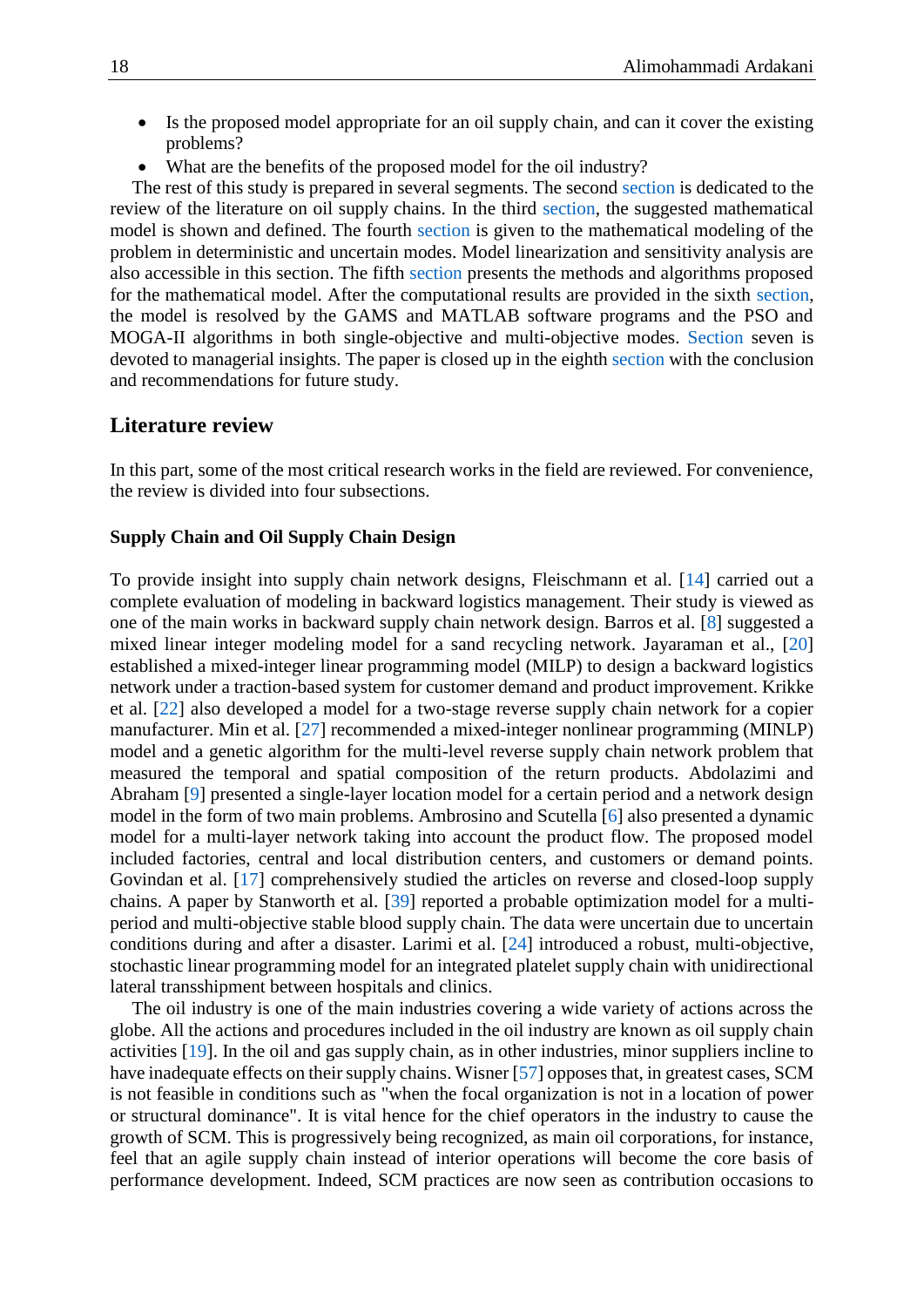upscale performance when the latitude for cutting interior costs and re-engineering business procedures has been beaten or does not exist [\[58\]](#page-25-4). This follows the tendency previously set in other areas [\[59\]](#page-25-4). Despite the necessity for more SCM practices in the oil and gas industry, evidence proposes that a noteworthy quantity of oil corporations have worries about the efficiency of their supply chains and less than half think they have the necessary tools and skills to optimize their supply chains [\[59\]](#page-25-4). As oil corporations move from the practices of retaining all required capacity in-house to a higher level of outsourcing, more combination and SCM competence have become deeply imperative [\[60\]](#page-25-5). In some interviews by Yusuf et al. [\[61\]](#page-25-5), some industry managers have recommended that up to 40% of oil and gas actions will be outsourced from the supply chain over the next five years. This underscores the requirement for a better understanding of the connections across oil and gas supply chains, the nascent complexity, operations management challenges, and the request for larger agility.

Polycyclic aromatic hydrocarbons (PAHs) are the standard components of crude oil that form a collection of persistent organic contaminants. Hidalgo et al. (ibid) dealt with PAH biodegradation at various steps of the oil supply chain, which affects varied environments (e.g., groundwater, seawater, oil reservoir), concentrating on genes and trails as well as the key actors entailed in this progression. An in-depth understanding of the biodegradation procedure provides the knowledge to optimize and monitor bioremediation in an oil spill and/or damage to reservoirs and prevent the deterioration of crude oil quality. In the research by Zhou et al. [\[45\]](#page-25-0), a multi-objective MILP model was recommended to simultaneously minimize the total economic costs and the CO2 emissions in an oil supply chain. Actual processes and various technical constraints such as pipeline construction, pump station design, and the hydraulic configuration of the pipeline and pumps were also considered in the model. In the research by Piya et al. [\[34\]](#page-24-3), the essential factors that drive agile supply chain management were identified, mainly in the oil and gas industry. For this purpose, an extensive literature review and research work through questionnaires were conducted in the oil and gas industry supply chain (OGSC) to recognize critical factors. In addition, some brainstorming sessions were held with specialists of the OGSC to be aware of the contextual relationships among the identified factors. Sakib et al. [\[36\]](#page-24-3) presented a Bayesian network (BN) model for disaster forecasting and assessment in the OGSC according to seven foremost factors including technical, economic, social, political, safety, environmental, and legal factors. Bayesian belief network (BBN) is a graphical model of probability mainly applied in risk examination to evaluate the possible relationships among different variables. The results showed that the technical factors had the greatest impact on OGSC disasters, but legal and political aspects had the least impact. Abdel-Basset et al. [\[1\]](#page-22-0) assessed a set of measures to finance a sustainable supply chain in the gas industry under uncertainty. Expert evaluations showed that financial characteristics and product (service) management are the most important criteria for improving a company's performance and achieving sustainable finance in the supply chain. In addition, obtaining price and cost information, considering the product level, technology management and demand management emerged to be significant for the sustainable supply chain management.

The study by Aslam et al. [\[51\]](#page-25-1) recognized the supply-chain practices of the oil industry in Pakistan. It depicted that the supply chain management (SCM) practices positively influence operational performance. On the other hand, with the aid of literature, the study known diverse Blockchain features and their impact on various supply chain practices. The paper of ALNAQBI et al. [\[52\]](#page-25-2) defines a mathematical programming method to discourse possible synergistic gains after horizontal mergers in the upstream Crude Oil Supply Chain (COSC). A supply chain optimization model has been employed to assess the extent to which economies of scope and economies of scale positively affect possible mergers. The problem determined the investment level and effective execution of operational plans at communal services, as well as the production and processing of oil and gas. Finally, another study by Ara et al. [\[53\]](#page-25-2) aimed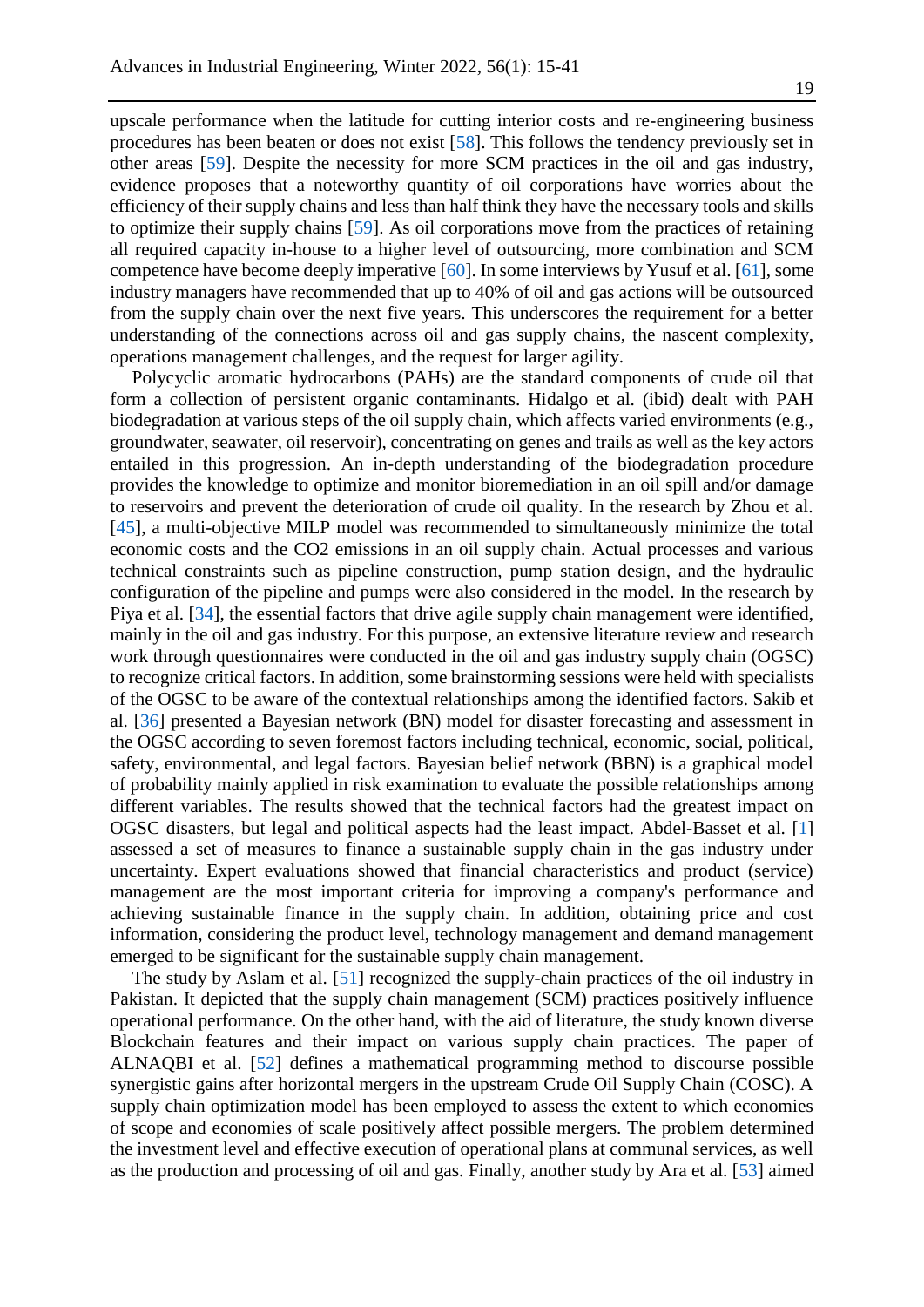to recommend a new blockchain system design to progress engineering, procurement, and construction (EPC) companies' supply chain for making oil and gas infrastructure, by modifying cost and time inadequacies.

#### **Uncertainty and Approaches to Deal with It**

Due to their importance and attraction, supply chains have established substantial attention from investigators in recent years. The flow of information in a supply chain is of great significance, and the lack of information can lead to uncertainties. Uncertainty, as emphasized in the literature, can make chain planning difficult. To overwhelm this problem, robust programming or the concept of a robust supply chain can essentially be of use. Although uncertainty cannot be completely eliminated, it is largely controllable. The first step in this regard is to identify the sources of uncertainty or, in other words, the uncertainty and risk parameters of the problem. Zhang et al. [\[42\]](#page-24-4) used a robust programming approach based on Monte Carlo simulation as a new pattern in demand chain planning. In that study, they strongly emphasized the importance of uncertainty in the supply chain and its management. They stated that the models and methods presented in definite conditions for supply chain planning no longer meet the prevailing uncertainty. So, chain planning must be done with uncertainty taken into account. They also made comprehensive references to sources of uncertainty. Reiner and Trcka [\[35\]](#page-24-3) presented a model to upgrade a supply chain. They showed an ideal robust supply chain environment based on the demand situation (smooth or unstable). According to them, while reducing uncertainty is possible by helping to share information and reduce the supply time, it is impossible to completely avoid uncertainty. In this regard, they referred to Van Landeghem and Vanmaele [\[42\]](#page-24-4) and stated that robust programming is essential to manage supply chain uncertainty. They also held that, in the recent theoretical literature, the necessity for robust supply chain programming at the tactical level is emphasized to cope with uncertain customer demands.

Tang [\[40\]](#page-24-4), in a review study, examined different quantitative models for supply chain risk management (SCRM). Based on the theoretical literature, he also reported the applications of various SCRM strategies. In this regard, he comprehensively discussed different uncertainties (e.g., uncertain demand, uncertain supply time, uncertain supply capacity, uncertain supply cost) and robust strategies (e.g., the characteristics of robust strategies, robust supply management strategies, robust demand management strategies, robust production management strategies, robust information management strategies). Leung et al. [\[25\]](#page-24-2) dealt with the robust optimization of planning for production in a supply chain. They conducted this investigation for a multi-national company in Hong Kong. A robust optimization model was established to unravel the problem of multi-location generation planning with uncertain data. In this model, the fine parameters were tuned and the production management could determine a mediumterm production strategy which included the production load program and the level of the labor force based on different economic growth scenarios. Klibi et al. [\[21\]](#page-23-2) discussed a supply chain network (SCN) design under uncertainty. They provide an inclusive and serious overview of the optimization models presented in the theoretical literature. In this research, some of the flaws and weaknesses in the literature were addressed, and an incentive to develop a comprehensive SCN design methodology was discussed. In addition, the sources of uncertainty and risk in the supply chain were analyzed. The study also introduced the bases of uncertainty in the SCN in three main categories including internal (endogenous) assets, supply chain partners, and exogenous geographical factors. Abdolazimi et al. [\[2\]](#page-22-0) considered a supply chain for the tire industry under deterministic and uncertain conditions. They used the two approaches of Soyster and Mulvey (scenario-based) to deal with uncertainty and then compared them. In the research of Fathollahi-Fard et al. [\[13\]](#page-23-1), an integrated water supply and wastewater collection system (WSWCS) was proposed under uncertainty. Peng et al. [\[33\]](#page-24-5) reviewed the study on the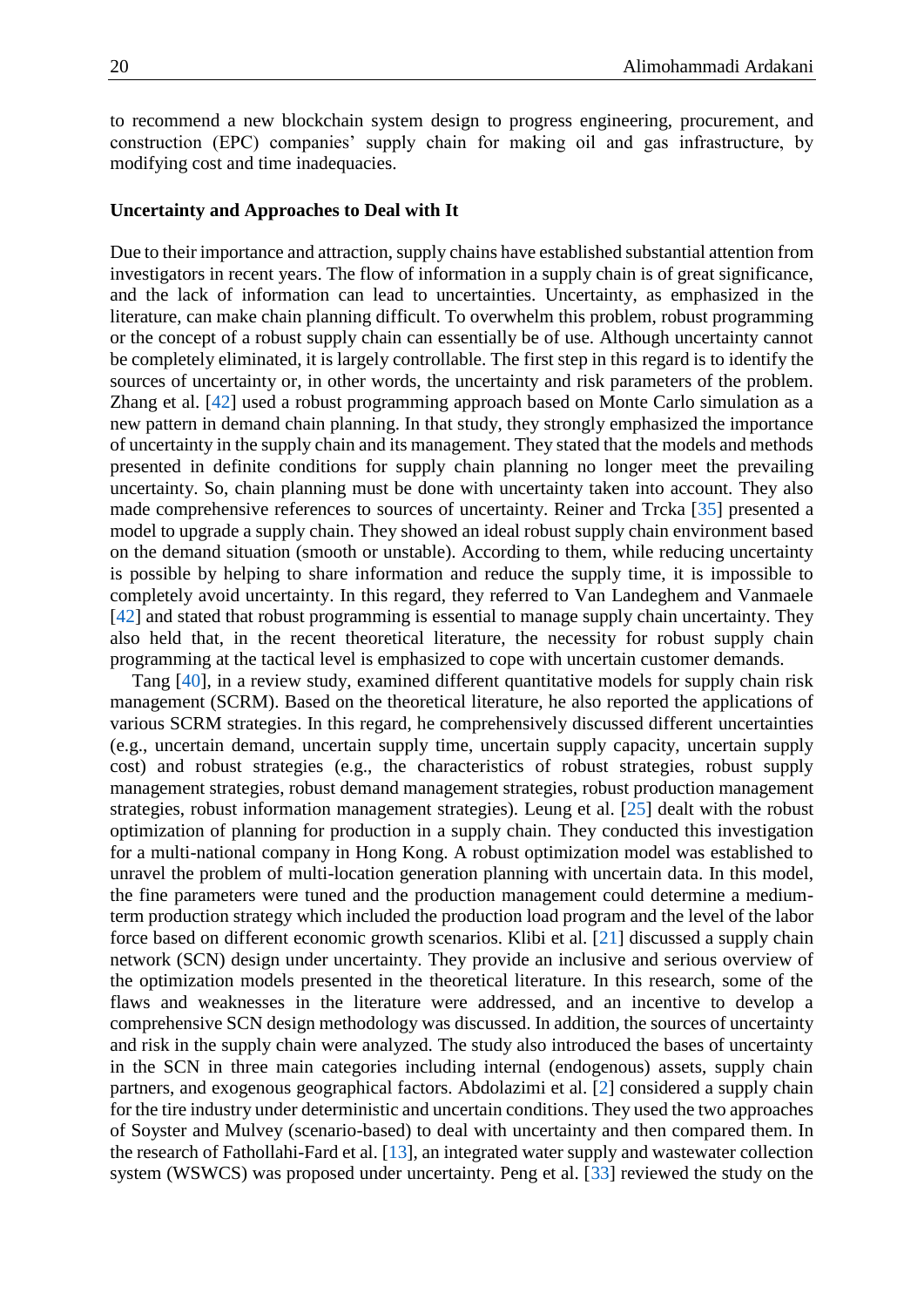uncertainties intrinsic in closed-loop supply chains and offered helpful prospects for future research. For these goals, they took 302 articles done in the main web of science database from 2004 to 2018. Then they analyzed the reasons of uncertainties and identified suitable approaches for quantifying the effects of uncertainties on production processes. Finally, an article by Mondal and Roy [\[29\]](#page-24-6) considered a two-stage, multi-stage, multi-objective, closedloop multi-product supply chain to preserve supplies between production centers and hospitals during the COVID-19 pandemic. With uncertain random parameters in the suggested model, they applied a mixed uncertain environment to show the ambiguity in real-life data. Then, a robust optimization approach was developed for the uncertain random parameters to deal with uncertainty in various scenarios. Salehi et al. [\[48\]](#page-25-6) proposed an optimization model for designing blood supply chain network in case of an earthquake disaster. The recommended two-stage stochastic model is programmed regarding scenarios for earthquakes in an occupied mega-city. In the suggested two-stage stochastic optimization model, decisions of locating permanent collection facilities and the amount of every blood type pre-inventory are created in the first step and operation decisions that have reliant on probable scenarios are created in the second step.

#### **Solution Methods**

Various solution approaches are utilized to solve supply chain network problems. In recent years, researchers have benefited from many methods of enhancing CSC performance efficiency. For example, the Lean concept to improve CSC collaboration was adopted by Eriksson [\[10\]](#page-23-5). In their research, Kumar et al. [\[23\]](#page-24-1) used the NSGA-II algorithm to unravel the problem of multi-objective supply chain network design by considering the social relations, carbon emissions, and supply chain dangers. Fahimnia et al. [\[11\]](#page-23-5) presented a mixed nonlinear integer model for the tactical planning of a green supply chain. To solve the model, they compared the performance of three algorithms, genetic algorithm (GA), simulated annealing (SA), and Cross-Entropy, according to which the SA algorithm could generate better outcomes in a limited time. In a study, Tsao et al. [\[41\]](#page-24-4) offered a multi-objective planning model for designing a sustainable supply chain network. They did possible fuzzy multi-objective programming to resolve the model. Ghahremani-Nahr et al. [\[16\]](#page-23-4) introduced a robust fuzzy mathematical programming model to design a closed-loop supply chain network. They proposed a new algorithm based on the whale optimization algorithm (WOA) to unravel the model. In their research, Hamdan and Diabat [\[18\]](#page-23-4) stated the problem of two-stage planning in their supply chain network. To unravel the problem using the ε-constraint method, they turned the three-objective problem into a single-objective mixed integer programming (MIP) problem. Obreque et al. [\[31\]](#page-24-5) devised a solution algorithm for a hierarchical network design problem to reduce the cost in a multi-level space. To solve the model, a three-step solution algorithm was proposed in accordance with the branch and cut algorithm. Zheng et al. [\[44\]](#page-25-0) examined production planning for a sustainable supply chain, taking into account such factors as  $CO<sub>2</sub>$ emission constraints, random demand, service level, and inventory capacity. Therefore, a MIP model was advanced, and a heuristic Lagrange algorithm was suggested to cost-effectively unravel the problem of large-scale production planning. In their paper, Shoja et al. [\[37\]](#page-24-0) provided a MILP model for a multi-product four-stage flexible supply chain network problem in a solid transportation environment. Because the problem was NP-hard, meta-heuristic algorithms had to be employed to resolve it. For this purpose, ten classical and adaptive meta-heuristic algorithms were established. Abdolazimi et al. [\[2\]](#page-22-0) proposed a supply chain in which the inventory was controlled based on an ABC analysis. They used exact LP-metric and εconstraint approaches for their small-size model and two meta-heuristic algorithms, MOPSO and NSGA-II, for their large-size model. The results exposed the effectiveness of the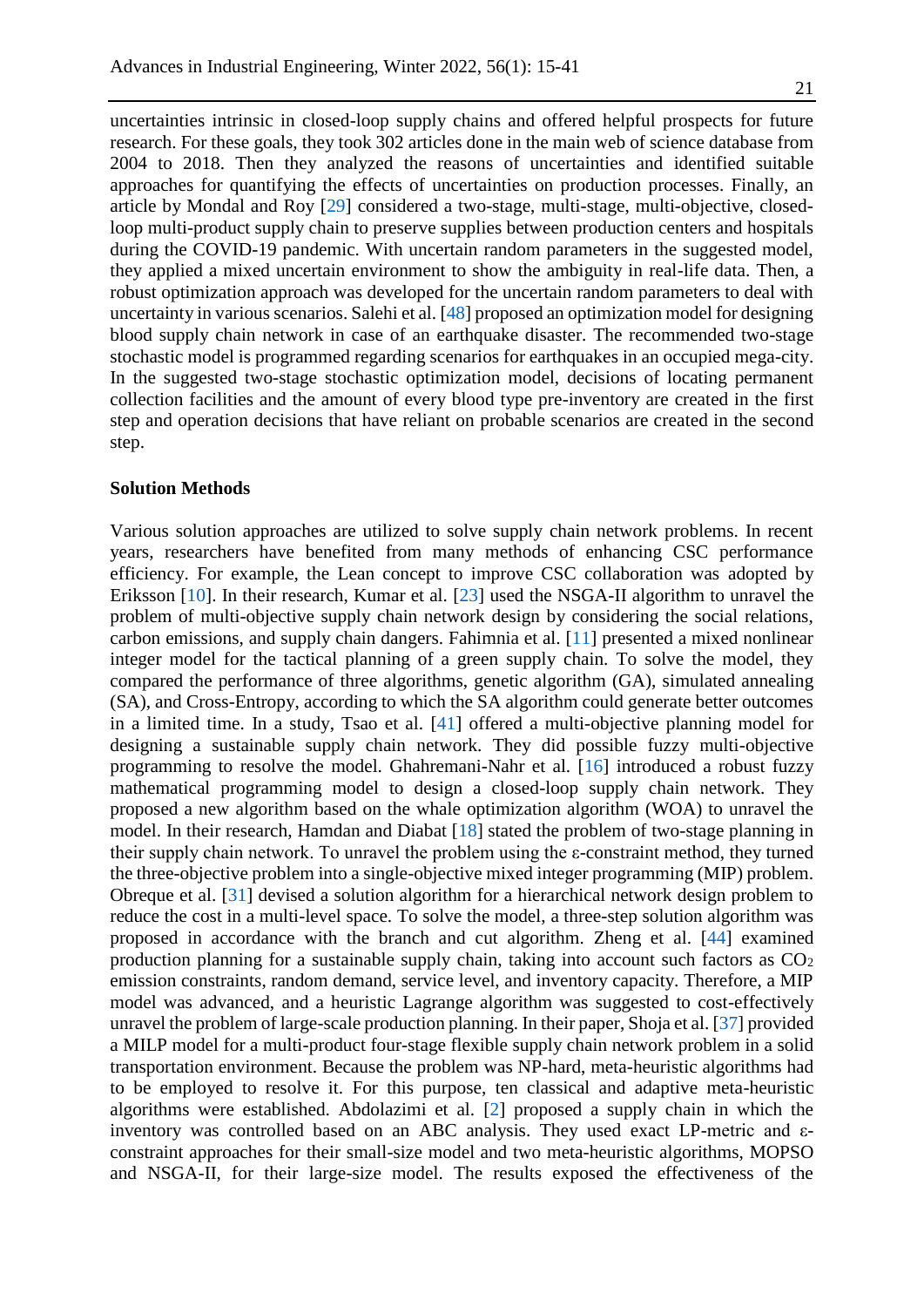recommended methods and algorithms. In another study, Abdolazimi et al. [\[3\]](#page-22-0) developed a twoobjective MILP model and evaluated exact, heuristic, and meta-heuristic approaches to solve the proposed model in small and large sizes. In small dimensions, there were TH and εconstraint to use as comprehensive benchmark methods. In large dimensions, the Lagrange relaxation method, MOPSO, NSGA-II, SPEA-II, and MOEA/D were used. In still another work, Abdolazimi et al. [\[5\]](#page-23-3) introduced a multi-objective closed-loop supply chain network consisting of several levels, several periods, and several products and uncertainties in some parameters of the proposed model. Because of the multi-objective feature of the problem, four exact approaches including LP-metric, sequential linear goal programming (SLGP), TH approach, and simple additive weighting (SAW), were applied to unravel the objective functions. Arabi and Gholamian [\[47\]](#page-25-6) presented a three-objective multi-period multi-product mixed-integer quadratic programming problem to optimize a sustainable stone supply chain network design. An  $\varepsilon$ -constraint method was employed to unravel the multi-objective model and achieved the non-dominated solutions. Eventually, in the paper by Seifbarghy et al. [\[49\]](#page-25-1) a three-layer multi-product supply chain entailing manufacturers, distribution centers (DCs), and customers was taken into account. A two-objective model was established to detect the positions of DCs and the flows of merchandise in the entire supply chain considering a predetermined quantity of DCs. Because the accessible problem was NP-hard in nature, three metaheuristic algorithms of NSGA-II, NRGA, and MOPSO were established to discover the Pareto-optimal solutions and were compared using some standard indexes for multi-objective algorithms.

#### **Research Gaps**

Conceptual competition is well known in today's complex world. Reducing the cost, increasing the level of customer service, and quickly meeting the customers' needs are necessary for every product and service to stay in the competition. Therefore, when there is a competition to reduce the final cost of the most strategic consumer goods in a country, the issue becomes especially important and economically justified to pay attention to. Owing to the high costs of refining and distributing petroleum goods, the need to continue this process as one of the primary necessities for the development of a country, the emphasis of state officials to achieve selfsufficiency in this strategic industry, as well as the growing need to reduce government expenditures and maximize the use of resources, a comprehensive plan with all the corresponding variables for future is essential in the process of refueling a country. At times, there might be a period when one of the refineries fails to function or one or more warehouses cannot be used. In such cases, the robustness of the proposed model makes it possible for the petroleum products distribution company to meet the fuel needs of the country by delivering the products with the least possible loss.

Accordingly, it is essential that all the elements and components involved in a product sales cycle or a supply chain be seen in effective ways, and appropriate mechanisms be used to reduce costs and speed up transmission, taking safety issues into account. Given the issues ever discussed in the literature, no research has considered these cases so far. So, the goal of the present research is to achieve a comprehensive model for refueling processes, reduce costs and gain flexibility to withstand any external stimuli under data uncertainty.

## <span id="page-7-0"></span>**Model description**

[Fig. 2](#page-8-1) illustrates the source of product supply on the left. This *R* source comprises crude oil refineries and import terminals. Warehouse *W* is taken into account in the center of the chain, which consists of strategic and non-strategic warehouses. The product first enters one of the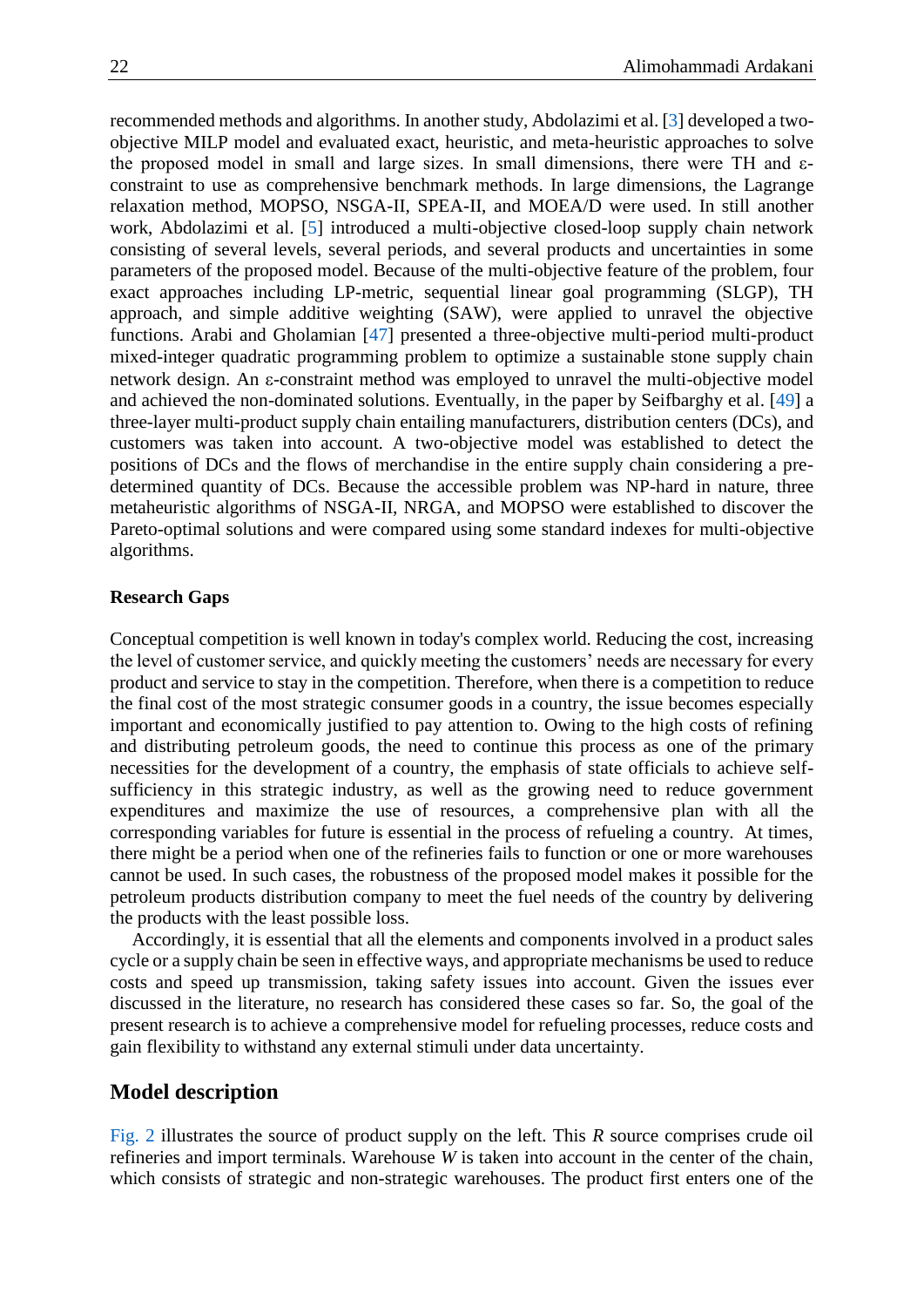warehouses from a production base, and then it is moved to another warehouse or goes straight to a consumption zone. Areas *A* applied for fuel are also shown on the right of [Fig. 2.](#page-8-1) Despite the uncertainty, each area has a particular demand for the product. Transfers between centers are done in various modes; every product can use only one transportation mode in each stage of transfer.

<span id="page-8-1"></span>

**Fig. 2.** The proposed oil supply chain network

The aim is to formulate the problem and delineate the optimal quantity of every product moved from any production source to any warehouse and from any other warehouse or the shipping zone. In addition, the optimal mode of transportation at every phase of transfer along the chain must be stated. The quantity of every product kept in every warehouse in every period to be employed in later periods has to be specified too.

# <span id="page-8-0"></span>**Mathematical model**

Based on the earlier part, a mathematical model of the MINLP type is showed. It is as follows:

## **Sets**

- *P* Products types
- *R* Product supply bases (refineries and import terminals)
- *W, W'* Warehouses
- *A* Consumption zones
- *K* Transportation modes

# **Parameters**

- $d_{pa}$ The demand of area a for product p
- $f_{nr}$ Maximum production capacity of product supply base r for product p
- $p_{\scriptscriptstyle \mathit{rw}}^{\scriptscriptstyle 1}$ Maximum capacity of the pipeline in transporting products from product supply base r to warehouse w
- $p_{\scriptscriptstyle\rm WW}^{\,2}$  , Maximum capacity of the pipeline in transporting products from warehouse w to warehouse w'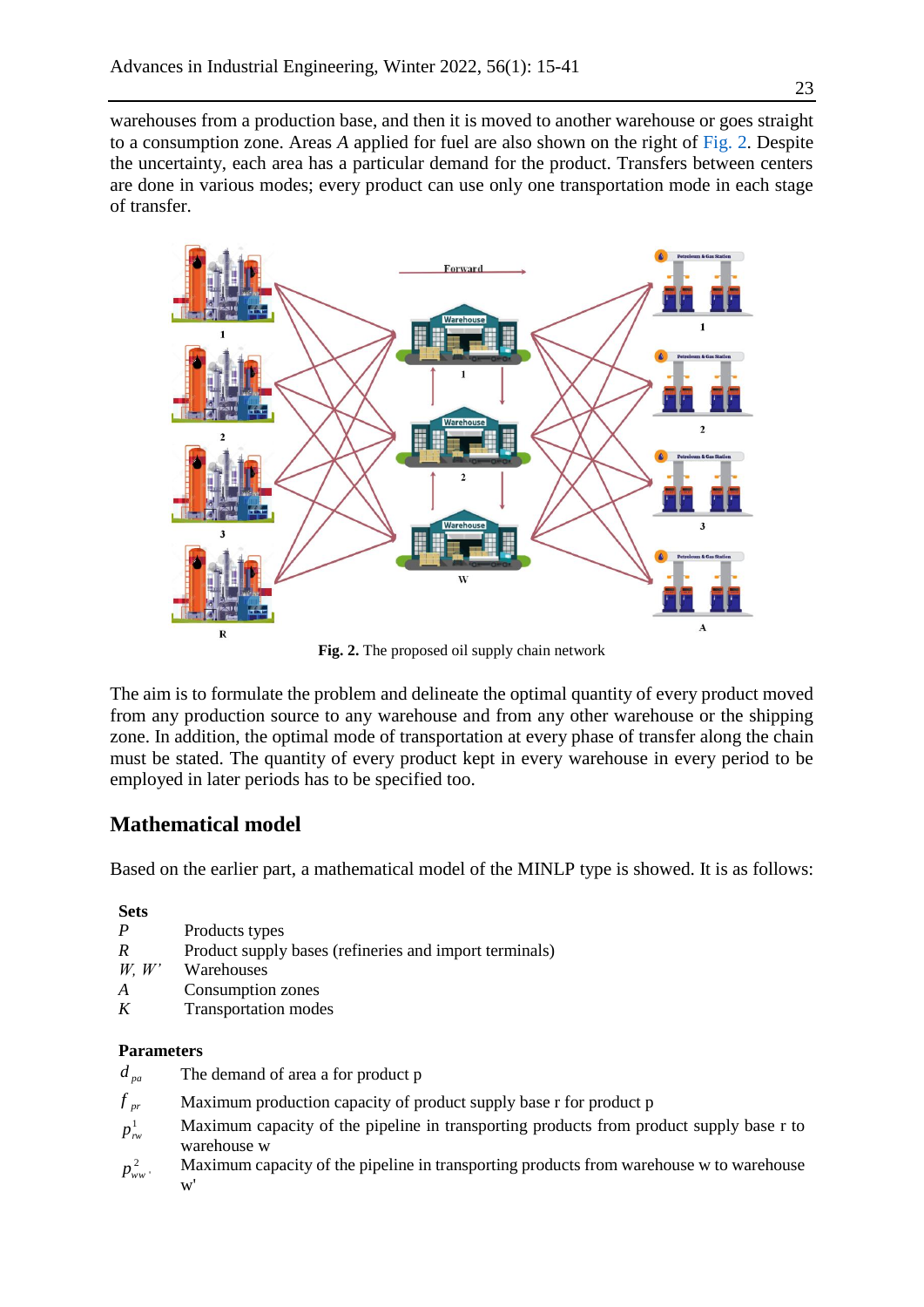- $p_{\tiny{wa}}^{\tiny{3}}$ Maximum capacity of the pipeline in transporting products from warehouse w to consumption area a
- $ca_{\mu\nu}$ Maximum storage capacity w for storage product p
- *w h* Holding cost of warehouse w for each unit of the kept product in a period
- $co_{\overline{k}rw}^1$ Transportation cost of every bunch of products by transportation mode k for each unit route from product supply base r to warehouse w
- $co_{kww}^2$  , Transportation cost of every bunch of products by transportation mode k for each unit of route from warehouse w to warehouse w'
- 3 *kwa co* Transportation cost of every bunch of products by transportation mode k for each unit of route from warehouse w to consumption area a
- $di_{\mathit{km}}^1$ Distance between product supply base r to warehouse w by transportation mode k
- $di_{\mathit{kww}}^{\,2}$  , Distance between warehouse w to warehouse w' by transportation mode k
- $di_{\scriptscriptstyle kwa}^{\,3}$ Distance between warehouse w to consumption area a by transportation mode k
- $b_{nk}$ Minimal rate of carrying product p per transfer time by transportation mode k
- BN Big positive number

#### **Decision Variables**

- $X_{km}^1$ 1, if the product transfer from product supply base r to warehouse w by transportation mode k; otherwise, 0.
- $X_{kww}^2$ 1, if the product transfer from warehouse w to warehouse w' by transportation mode k; otherwise, 0.
- $X_{kwa}^3$ 1, if the product transfer from warehouse w to consumption area a by transportation mode k; otherwise, 0.
- $M$   $_{pkrw}$ <sup>1</sup> 1, if product p is carried from product supply base r to warehouse w by transportation mode k; otherwise, 0.
- $M_{pkww}^2$ . 1, if product p is carried from warehouse w to warehouse w' by transportation mode k; otherwise, 0.
- $\overline{M}$ <sup>3</sup><sub>*pkwa*</sub> 1, if product p is carried from warehouse w consumption area a by transportation mode k; otherwise, 0.
- $Y$ <sub>pknv</sub> The volume of product p that is moved from product supply base r to warehouse w by transportation mode k
- $Y\frac{2}{p k w w}$  , The volume of product p that is transferred from warehouse w to warehouse w' by transportation mode k
- 3 *Y pkwa* The volume of product p that is transferred from warehouse w to consumption area a by transportation mode k
- $I\!N$   $_{\rho w}^0$ Inventory of warehouse w for product p at the beginning of the period
- $I\!N$   $_{\hspace{-0.5pt}p w}^1$ Inventory of warehouse *w* for product *p* at the end of the period

#### **Objective Functions**

$$
IN_{pw}^1 \quad \text{Inventory of warehouse } w \text{ for product } p \text{ at the edges.}
$$
\n
$$
IN_{pw}^1 \quad \text{Inventory of warehouse } w \text{ for product } p \text{ at the end of the period}
$$
\n
$$
\text{Objective Functions}
$$
\n
$$
\text{Min } Z_1 = \sum_{p} \sum_{k} \sum_{r} \sum_{w} \left( \frac{Y_{pkw}^1 X_{pkw}^1}{b_{pk}} \right) \frac{d}{dx_{kw}^1} \left( \frac{Y_{pkw}^2 X_{pkw}^2}{b_{pk}} \right) \left( \frac{Y_{pkw}^2 X_{pkw}^2}{b_{pk}} \right) \frac{d}{dx_{kw}^2} \left( \frac{Y_{pkw}^3 X_{pkw}^3}{b_{pk}} \right) \left( \frac{Y_{pkw}^3 X_{pkw}^2}{b_{pk}} \right) \left( \frac{Y_{pkw}^3 X_{pkw}^2}{b_{pk}} \right) \left( \frac{Y_{pkw}^3 X_{pkw}^3}{b_{pk}} \right) \left( \frac{Y_{pkw}^3 X_{pkw}^3}{b_{pk}} \right) \left( \frac{Y_{pkw}^3 X_{pkw}^3}{b_{pk}} \right) \left( \frac{Y_{pkw}^3 X_{pkw}^2}{b_{pk}} \right) \left( \frac{Y_{pkw}^3 X_{pkw}^2}{b_{pk}} \right) \left( \frac{Y_{pkw}^3 X_{pkw}^2}{b_{pk}} \right) \left( \frac{Y_{pkw}^3 X_{pkw}^2}{b_{pk}} \right) \left( \frac{Y_{pkw}^3 X_{pkw}^2}{b_{pk}} \right) \left( \frac{Y_{pkw}^3 X_{pkw}^2}{b_{pk}} \right) \left( \frac{Y_{pkw}^3 X_{pkw}^2}{b_{pk}} \right) \left( \frac{Y_{pkw}^2 X_{pkw}^2}{b_{pk}} \right) \left( \frac{Y_{pkw}^2 X_{pkw}^2}{b_{pk}} \right) \left( \frac{Y_{pkw}^2 X_{pkw}^2}{b_{pk}} \right) \left( \frac{Y_{pkw}^2 X_{pkw}^2}{b_{pk}} \right) \left( \frac{Y_{pkw}^3 X_{pkw}^3 X_{pkw}^3}{b_{pk}} \right) \left( \frac{Y_{pkw}
$$

<span id="page-9-0"></span>Objective function (1) pursues to minimize the product transfer costs along the supply chain. It regards four distinct costs including the transfer cost from production centers to warehouses,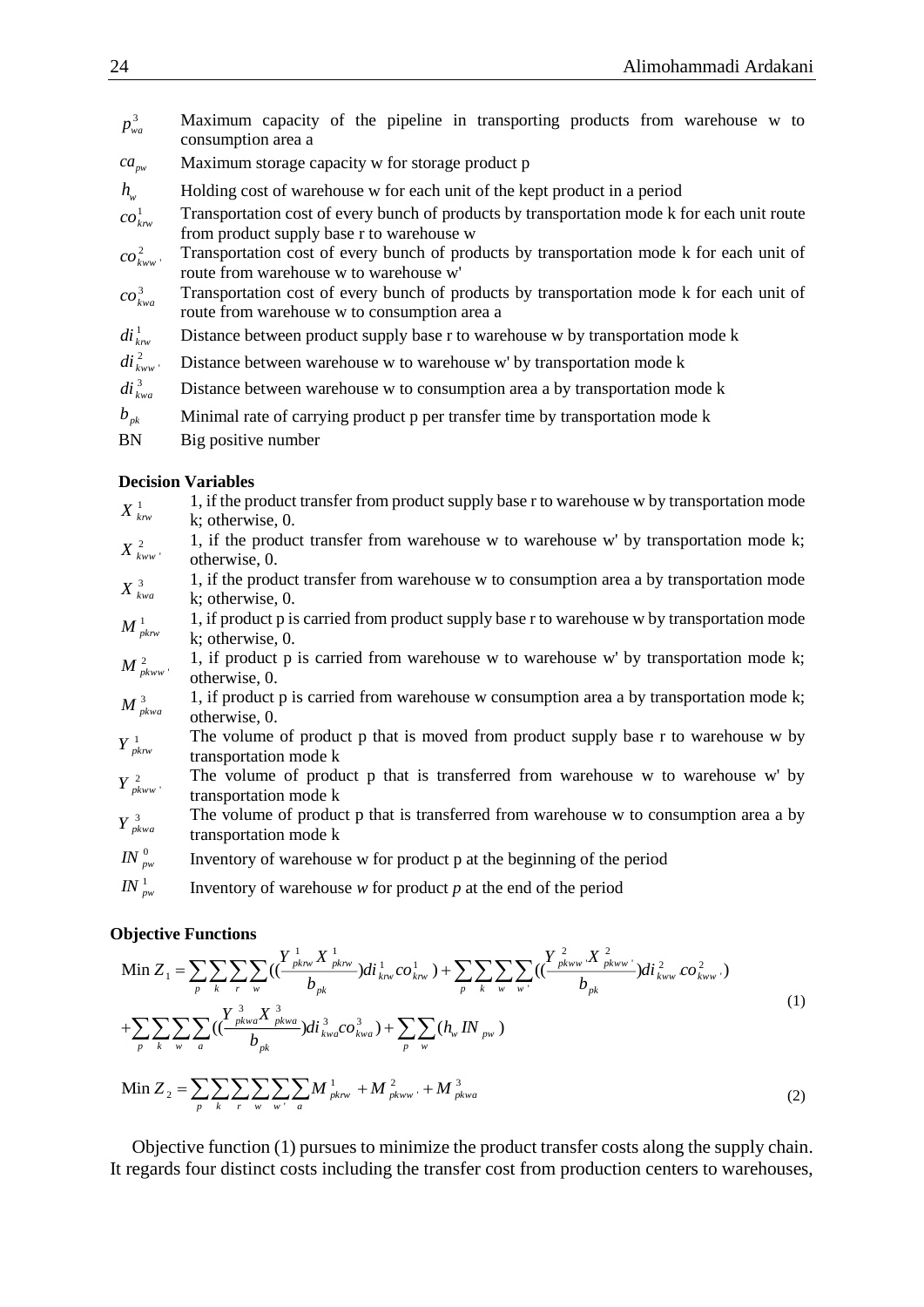the transfer cost from one warehouse to another, the transfer cost from one warehouse to the customer zone, and the holding cost of products in warehouses at the end period. It is worth noting that  $b_{pk}$  is only measured for the mode of transportation by fuel trucks to estimate the transportation cost of every truck nevertheless of the quantity of the product put in it. For the other transportation modes, this parameter is set to be 1.

The second objective function  $(Eq. 2)$  minimizes the entire quantity of the transfers by a specific transportation mode. For example, if fuel trucks are assumed as the second transportation mode ( $k = 2$ ), the objective function, which consists of a set of three  $M_{p2rw}$  binary variables, minimizes the number of truck refueling in the three layers of the supply chain. The second objective function is to diminish road transport as much as possible to rise safety in the transport of products and decrease the dangers created by fuel tankers each time they are loaded and unloaded. According to the prices of different transportation modes, it may conflict with the first objective function.

**Constraints**

1 1 2 2 2 2 ' ' ' ' ' ' 3 3 *0 pw pkrw pkrw pkww pkww pkww pkww k r k w k w 1 pkwa pkwa pw k a IN Y X Y X Y X Y X IN pw*, (3) 3 3 *pkwa pkwa pa k <sup>w</sup> <sup>Y</sup> <sup>X</sup> <sup>d</sup> <sup>p</sup> <sup>a</sup>*, (4) 1 1 *max pkrw pkrw pr k <sup>w</sup> <sup>Y</sup> <sup>X</sup> <sup>f</sup> <sup>p</sup> <sup>r</sup>*, (5) 1 1 2 2 ' ' *K R K W pkrw pkrw pkww pkww pw k =2 r k =2 w Y X Y X ca pw*, (6) 1 1 1 *pkrw pkrw rw p <sup>Y</sup> <sup>X</sup> <sup>p</sup> <sup>r</sup> <sup>w</sup>*, (7) 2 2 2 *pkww pkww ww* ' ' ' *p <sup>Y</sup> <sup>X</sup> <sup>p</sup> <sup>w</sup> <sup>w</sup>*, ' (8) 3 3 3 *pkwa pkwa wa p <sup>Y</sup> <sup>X</sup> <sup>p</sup> <sup>w</sup> <sup>a</sup>*, (9) 1 1 1 *Y X M pkrw pkrw pkrw <sup>p</sup> <sup>k</sup> <sup>r</sup> <sup>w</sup>* , , , (10) <sup>1</sup> <sup>1</sup> <sup>1</sup> *<sup>Y</sup> <sup>X</sup> BN <sup>M</sup> <sup>p</sup>krw <sup>p</sup>krw <sup>p</sup>krw <sup>p</sup> <sup>k</sup> <sup>r</sup> <sup>w</sup>* , , , (11) 2 2 2 *Y X M pkww pkww pkww* ' ' ' , , , ' *<sup>p</sup> <sup>k</sup> <sup>w</sup> <sup>w</sup>* (12) <sup>2</sup> <sup>2</sup> <sup>2</sup> *<sup>Y</sup> <sup>X</sup> BN <sup>M</sup> <sup>p</sup>kww <sup>p</sup>kww <sup>p</sup>kww* ' ' ' , , , ' *<sup>p</sup> <sup>k</sup> <sup>w</sup> <sup>w</sup>* (13) 3 3 3 *Y X M pkwa pkwa pkwa <sup>p</sup> <sup>k</sup> <sup>w</sup> <sup>a</sup>* , , , (14) <sup>3</sup> <sup>3</sup> <sup>3</sup> *<sup>Y</sup> <sup>X</sup> BN <sup>M</sup> <sup>p</sup>kwa <sup>p</sup>kwa <sup>p</sup>kwa <sup>p</sup> <sup>k</sup> <sup>w</sup> <sup>a</sup>* , , , (15) 1 1 1 1 2 3 *krw krw krw k k k <sup>M</sup> <sup>M</sup> <sup>M</sup> <sup>r</sup> <sup>w</sup>*, (16) 2 2 2 1 ' 2 ' 3 ' *kww kww kww k k k <sup>M</sup> <sup>M</sup> <sup>M</sup> <sup>w</sup> <sup>w</sup>*, ' (17) 3 3 3 1 2 3 *kwa kwa kwa k k k <sup>M</sup> <sup>M</sup> <sup>M</sup> <sup>w</sup> <sup>a</sup>*, (18) 1 <sup>4</sup> 0 *krw k <sup>Y</sup> <sup>r</sup> <sup>w</sup>*, (19)

$$
\sum_{k} Y^{2}_{4kww} = 0 \qquad \forall w, w'
$$
\n
$$
\sum_{k} Y^{3}_{4kwa} = 0 \qquad \forall w, a
$$
\n
$$
X^{1}_{pkww}, X^{2}_{pkww}, X^{3}_{pkwa}, M^{1}_{pkww}, M^{2}_{pkww}, M^{3}_{pkwa} \in \{0,1\} \qquad \forall p, k, n
$$

(20)

(21)

(22)

 $\forall p,k,r,w,w',a$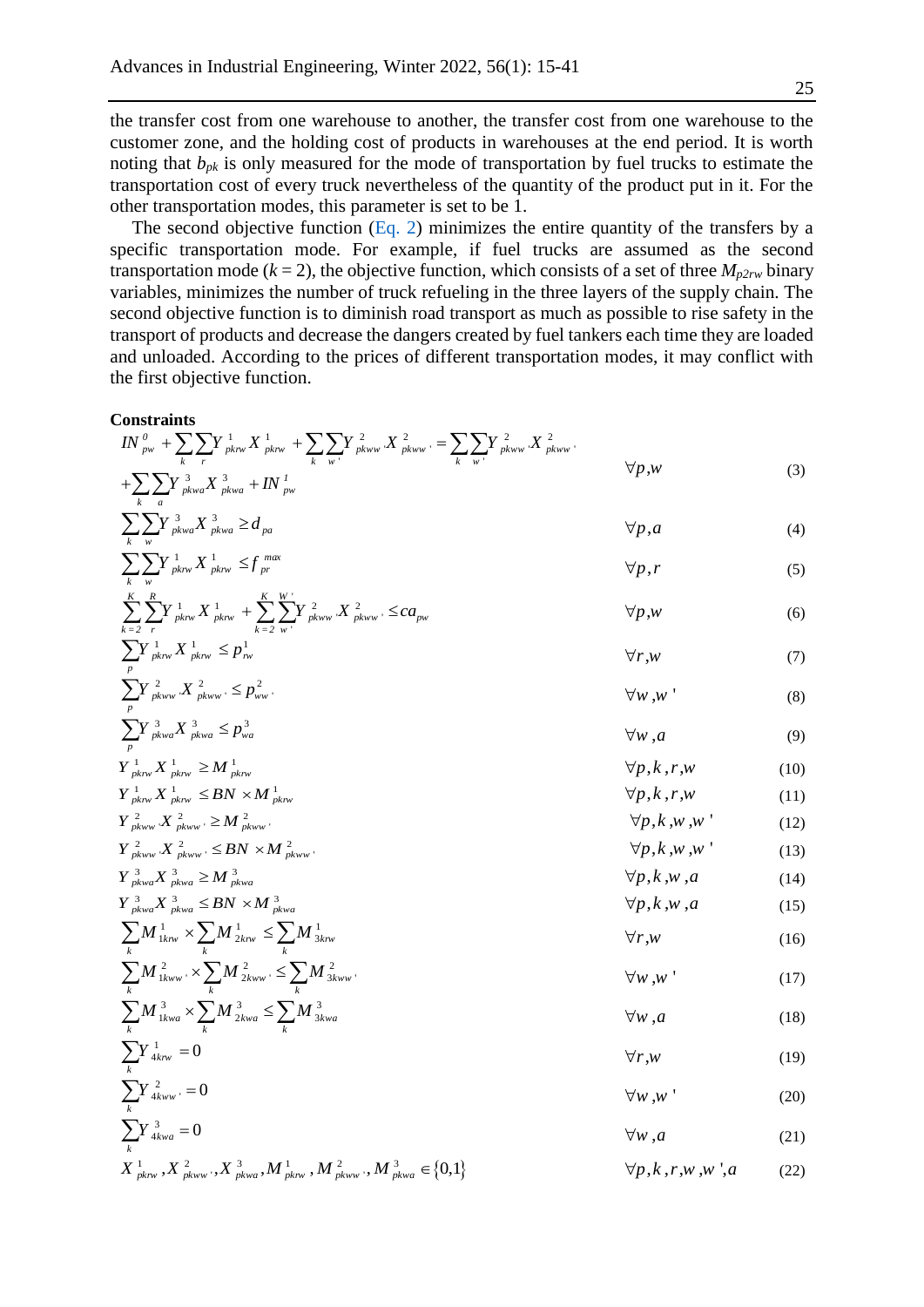# $Y_{\phantom{p}pkm}^{\,1}\,,Y_{\phantom{p}pkmv}^{\,2}\,,Y_{\phantom{p}pkma}^{\,3}\,,I\!N_{\phantom{p}pw}^{\,0}\,,I\!N_{\phantom{p}pw}^{\,1} \geq 0 \hspace{2.5cm} \forall p,k \,,r,w \,,\!\!w \;,d \in \mathbb{R}$

$$
\forall p, k, r, w, w', a \qquad (23)
$$

Constraint (3) logically indicates that, for every product in every warehouse, the quantity of the inventory at the beginning of the period plus the quantity of the product transferred to it from the supply bases and the quantity of the product transferred to it from the other warehouses should be equal to the quantity of the product transferred from the mentioned warehouse to the buyer zones, plus the quantity of the product moved to other warehouses, plus the inventory at the end of the period. Constraint (4) states that the minimum number of every product that must reach every buyer is equal to that customer's demand. Constraint (5) means that the maximum quantity of every product generated at each supply base is equal to the capacity of that center. Constraint (6) suggests that, for every warehouse and every product type, the sum of the values that enter that warehouse from the supply bases and the other warehouses should not surpass the capacity of the mentioned warehouse for the mentioned product. It should be noted that the pipelines that connect the warehouses only branch to each warehouse and pass through it. To calculate the warehouse, the capacity is not calculated by the pipeline. In addition, the pipeline is assumed as the first transportation mode. Constraints (7), (8), and (9) are connected to the capacity of pipelines. The entirety of all the amounts of the product types moved through the first transportation mode (by pipeline) should not surpass the maximum transport capacity by that pipeline in that way. Constraints (10) and (11) pertain to the value of the variable  $M_{\nu_{k\nu}}^1$ .

According to these two constraints, when  $Y_{pkm}^1 X_{pkm}^1$  takes a non-zero value, it assigns 1 to  $M_{pkw}^{1}$ , which is a binary variable. However, when  $Y_{pkw}^{1} X_{pkw}^{1}$  takes a zero value, it assigns 0 to  $M_{pkw}^1$ . Constraints (12) and (13) are to obtain the value of the variable  $M_{pkww}^2$ . Similarly,

Constraints (14) and (15) suggest how to obtain the value of the variable  $M_{\nu kwa}^3$ .

Constraints (16), (17), and (18) pose technical limitations to pipeline mode of transportation. As these constraints postulate, in a period with the first transportation mode (pipeline), if products p1 (e.g., gasoline) and p2 (e.g., kerosene) are transferred from one base to a destination, product p3 (gas-oil) must be placed between the first two and transported by pipeline in that route. These constraints are designed for the pipeline transportation mode where the mixing of products is limited due to technical limitations. For example, fuel oil is not able to be loaded on the line quickly after gasoline product; a minimum volume of another product including gas-oil, needs to be loaded on the line followed by kerosene. Constraints (19), (20), and (21) show that, in the first transportation mode (i.e., pipeline mode), the fourth product (furnace oil) cannot be transported. Finally, Constraints (22) and (23) apply to the decision variables of the suggested model.

#### *Model Linearization*

Instead of multiplying the binary variable of *X* and the positive variable of *Y* that make the model non-linear, Constraints (24), (25), and (26) are used as follows:

$$
Y_{pkw}^{1} X_{pkw}^{1} \ge BN(X_{pkw}^{1} - I) + Y_{pkw}^{1}
$$
  
\n
$$
Y_{pkww}^{2} X_{pkww}^{2} \ge BN(X_{pkww}^{2} - I) + Y_{pkww}^{2}
$$
  
\n
$$
\forall p, k, r, w
$$
  
\n
$$
\forall p, k, w, w'
$$
  
\n(24)  
\n
$$
\forall p, k, w, w'
$$

$$
Y_{pkw}X_{pkw}X_{pkw} \ge BN(X_{pkw}^3-1)+Y_{pkw}^3
$$
  
\n
$$
Y_{pkw}^3X_{pkw}^3 \ge BN(X_{pkw}^3-1)+Y_{pkw}^3
$$
  
\n
$$
\forall p,k,w,w
$$
  
\n
$$
\forall p,k,w,a
$$
  
\n(25)

Where *BN* represents a significant positive number and converts *Y* to *YX* without multiplication. Similarly, Constraints (27), (28) and (29) are used instead of Constraints (14), (15) and (16).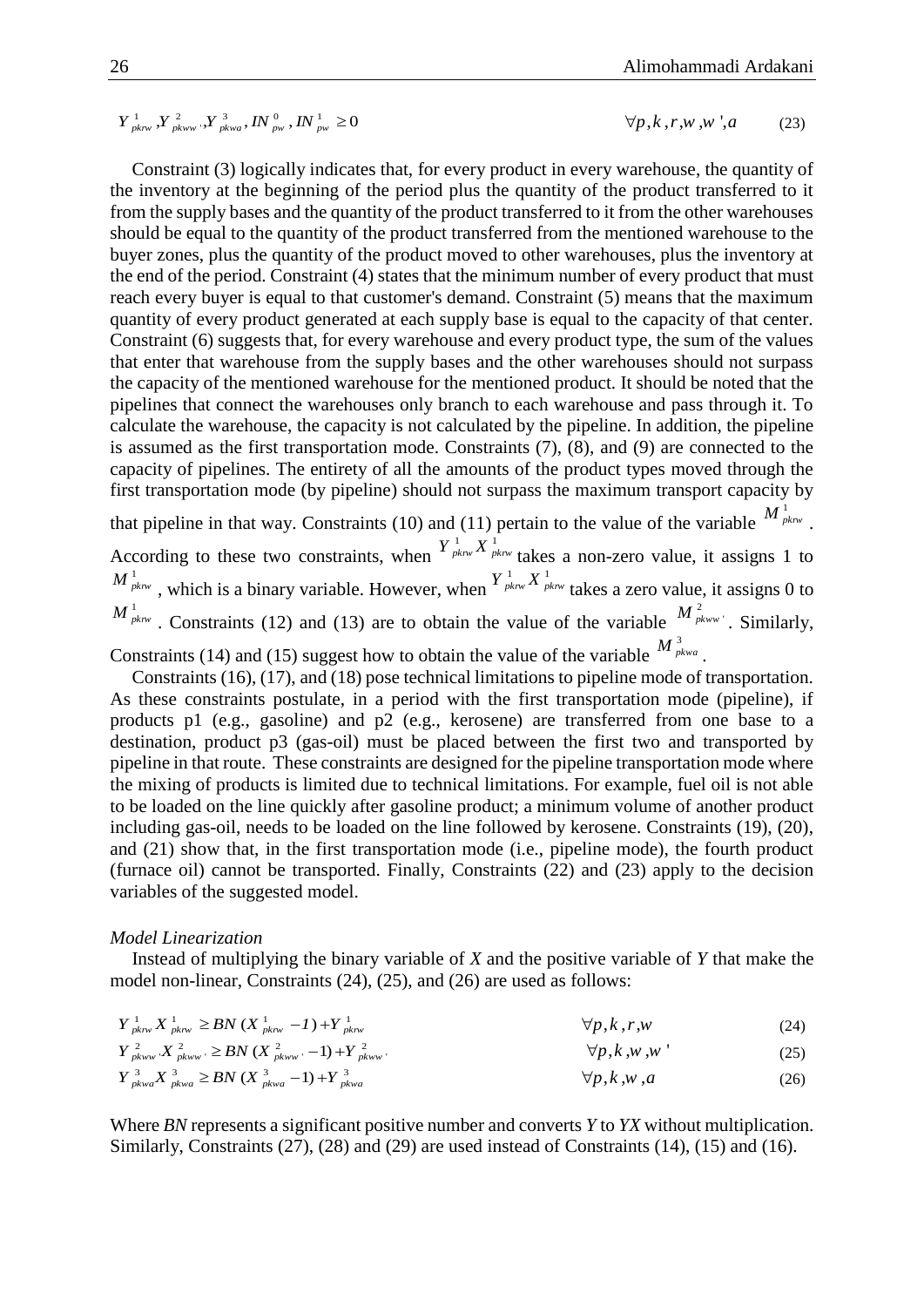| $(\sum M_{1km}^1 + \sum M_{2km}^1 - 1) \le \sum M_{3km}^1$<br>$\overline{b}$ and $\overline{b}$ and $\overline{b}$ and $\overline{b}$ and $\overline{b}$ and $\overline{b}$ and $\overline{b}$ and $\overline{b}$ and $\overline{b}$ and $\overline{b}$ and $\overline{b}$ and $\overline{b}$ and $\overline{b}$ and $\overline{b}$ and $\overline{b}$ and $\overline{b}$ and $\overline{b}$ and | $\forall r.w$   | (27) |
|--------------------------------------------------------------------------------------------------------------------------------------------------------------------------------------------------------------------------------------------------------------------------------------------------------------------------------------------------------------------------------------------------|-----------------|------|
| $(\sum M_{1kww}^2 + \sum M_{2kww}^2 - 1) \leq \sum M_{3kww}^2$ .                                                                                                                                                                                                                                                                                                                                 | $\forall w. w'$ | (28) |
| $(\sum M_{1kwa}^3 + \sum M_{2kwa}^3 - 1) \le \sum M_{3kwa}^3$<br>$\mathbf{L}$                                                                                                                                                                                                                                                                                                                    | $\forall w.a$   | (29) |

#### *Sensitivity Analysis*

To assess the effect of making changes in the main parameters of the model on the results of objective functions and determine the appropriate parameters for uncertainty, sensitivity analysis has been used in this section. Sensitivity analysis was executed on the mathematical model using the modified weighted Chebyshev method (defined in the next section). The outcomes of this sensitivity analysis are depicted in [Fig. 3.](#page-12-0)

<span id="page-12-0"></span>

**Fig. 3.** The consequence of sensitive parameters on the OBJs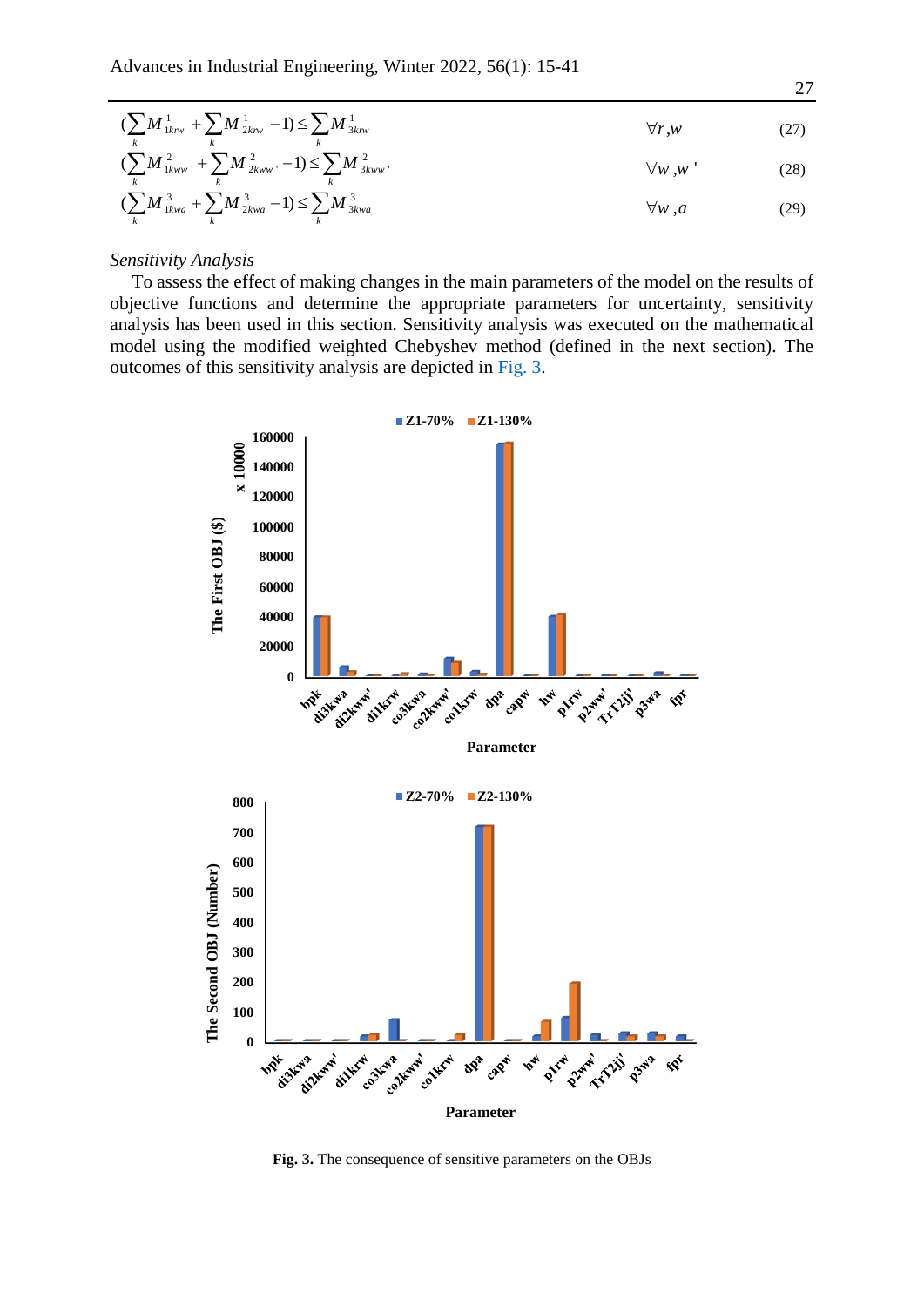By means of doing sensitivity analysis, the effect of transmute in objective functions by making alterations in all model parameters, i.e.,  $d_{pa}$ ,  $f_{pr}$ ,  $p_{w}^{1}$ ,  $p_{ww}^{2}$ ,  $p_{w}^{3}$ ,  $ca_{pw}$ ,  $h_{w}$ ,  $co_{kw}^{1}$ ,  $co_{kww}^2$ ,  $co_{kww}^3$ ,  $di_{kww}^1$ ,  $di_{kww}^2$ ,  $di_{kwa}^3$ , and  $b_{pk}$  are examined. Based on [Fig. 3,](#page-12-0) the growth in the amount of the stated parameters causes variations in the objective functions, but the parameter  $d_{pa}$  has the most important influence on all objective functions. Thus, in this study, this parameter is taken into consideration uncertainly. The following part defines the variations produced by the uncertainty in the recommended model.

#### *Robust Model*

The first objective function of the problem is stabilized at this stage. Presumptuous that the demand for a fuel product is not reliable and is taken into account as an oscillating parameter, the outcome of the objective function is based on the alterations in this parameter. Accordingly, various scenarios are taken into account for the demand, and then the robust model proposed by Mulvey et al. [\[30\]](#page-24-6) is used. First, it is essential to add a new set to the category of indices.

#### **New Set**

*S* Number of scenarios

Also, several new parameters and decision variables are added to the model.

#### **New Parameters**

- *s p* Probability of occurrence of any scenario
- $d_{\textit{pas}}$ The demand of area *a* for product *p* under scenario *s*
- $\lambda$ The balanced weight between mathematical hope and variance in the robustness of the answer
- $\omega$ The balanced weight and exchange between response stability and model stability

#### **New Decision Variables**

- $\delta_{\scriptscriptstyle{\textit{pas}}}$ The unsatisfied demand of product *p* for consumption area *a* under scenario *s*
- $\theta$ The linearization parameter of the objective function under scenario *s*

The first objective function is measured as [Eq. 30,](#page-13-0) and the second objective function remains unchanged.

<span id="page-13-0"></span>
$$
Z_{1s} = \sum_{p} \sum_{k} \sum_{r} \sum_{w} \sum_{s} \left( \left( \frac{Y_{pkwss}^{1} X_{pkw}}{b_{pk}} \right) di_{kw}^{1} c \right) + \sum_{p} \sum_{k} \sum_{w} \sum_{w} \sum_{s} \left( \left( \frac{Y_{pkww}^{2} S_{pkww}}{b_{pk}} \right) di_{kww}^{2} c \right) di_{kww}^{2} c \right)
$$
  
+ 
$$
\sum_{p} \sum_{k} \sum_{w} \sum_{a} \sum_{s} \left( \left( \frac{Y_{pkwas}^{3} X_{pkwas}^{3}}{b_{pk}} \right) di_{kwa}^{3} c \right) di_{kwa}^{3} c \right)
$$
  
Min  $Z_{1} = \sum_{s} p_{s} Z_{1s} + \lambda \sum_{s} p_{s} \left( (Z_{1s} - \sum_{s} p_{s} Z_{1s}) + 2 \theta_{s} \right) + \omega \sum_{p} \sum_{a} \sum_{s} p_{s} \delta_{pas}$  (30)

Linearization [Eq. 31](#page-13-1) must also be added to the set of the model constraints:

<span id="page-13-1"></span>
$$
Z_{1s} - \sum_{s} p_s Z_{1s} + \theta_s \ge 0 \tag{31}
$$

The constraints of the model also change as [Eqs. 32-52:](#page-14-1)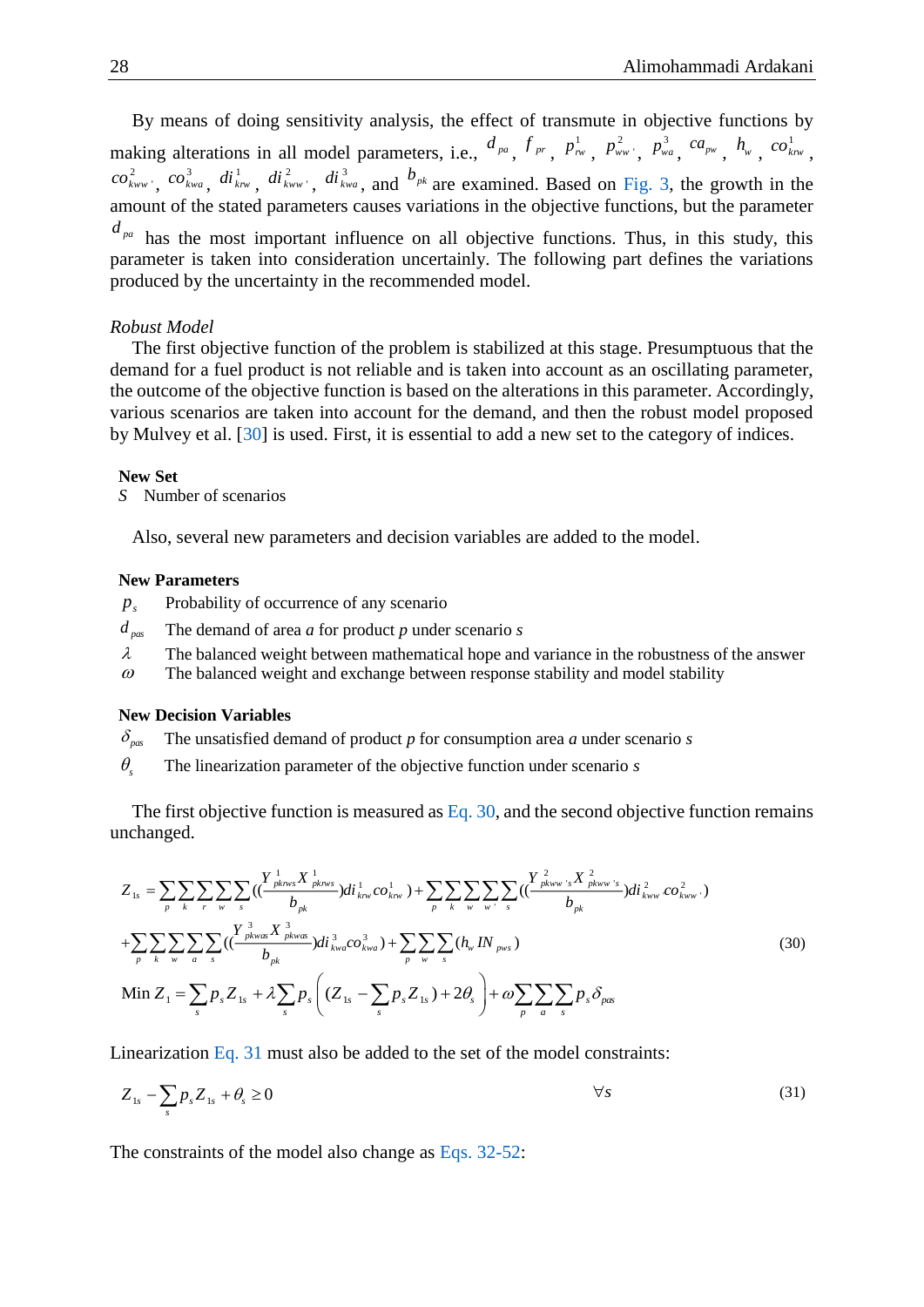<span id="page-14-1"></span>1 1 2 2 2 2 ' ' ' ' ' ' 3 3 *0 pws pkrws pkrws pkww s pkww s pkww s pkww s k r k w k w 1 pkwas pkwas pws k a IN Y X Y X Y X Y X IN p w s* , , (32) 3 3 *pkwas pkwas pas pas k w Y X d <sup>p</sup> <sup>a</sup> <sup>s</sup>* , , (33) 1 1 *max pkrws pkrws pr k <sup>w</sup> <sup>Y</sup> <sup>X</sup> <sup>f</sup> p r s* , , (34) 1 1 2 2 ' ' *K R K W pkrws pkrws pkww s pkww s pw k =2 r k =2 w Y X Y X ca p w s* , , (35) 1 1 1 *pkrws pkrws rw p <sup>Y</sup> <sup>X</sup> <sup>p</sup> r w s* , , (36) 2 2 2 *pkww s pkww s ww* ' ' ' *p Y X p w w s* , ', (37) 3 3 3 *pkwas pkwas wa p Y X p w a s* , , (38) 1 1 <sup>1</sup> *Y X <sup>M</sup> <sup>p</sup>krws <sup>p</sup>krws <sup>p</sup>krw p k r w s* , , , , (39) 1 1 <sup>1</sup> *<sup>Y</sup> <sup>X</sup> BN <sup>M</sup> <sup>p</sup>krws <sup>p</sup>krws <sup>p</sup>krw p k r w s* , , , , (40) 2 2 <sup>2</sup> *Y X <sup>M</sup> <sup>p</sup>kww <sup>s</sup> <sup>p</sup>kww <sup>s</sup> <sup>p</sup>kww* ' ' ' , , , ', *<sup>p</sup> k <sup>w</sup> <sup>w</sup> <sup>s</sup>* (41) 2 2 <sup>2</sup> *<sup>Y</sup> <sup>X</sup> BN <sup>M</sup> <sup>p</sup>kww <sup>s</sup> <sup>p</sup>kww <sup>s</sup> <sup>p</sup>kww* ' ' ' , , , ', *<sup>p</sup> <sup>k</sup> <sup>w</sup> <sup>w</sup> <sup>s</sup>* (42) <sup>3</sup> <sup>3</sup> <sup>3</sup> *Y <sup>X</sup> <sup>M</sup> <sup>p</sup>kwas <sup>p</sup>kwas <sup>p</sup>kwa p k w a s* , , , , (43) <sup>3</sup> <sup>3</sup> <sup>3</sup> *<sup>Y</sup> <sup>X</sup> BN <sup>M</sup> <sup>p</sup>kwas <sup>p</sup>kwas <sup>p</sup>kwa p k w a s* , , , , (44) 1 1 1 1 2 3 *krw krw krw k k k <sup>M</sup> <sup>M</sup> <sup>M</sup> <sup>r</sup> <sup>w</sup>*, (45) 2 2 2 1 ' 2 ' 3 ' *kww kww kww k k k <sup>M</sup> <sup>M</sup> <sup>M</sup> w w*, ' (46) 3 3 3 1 2 3 *kwa kwa kwa k k k <sup>M</sup> <sup>M</sup> <sup>M</sup> <sup>w</sup> <sup>a</sup>*, (47) 1 4 0 *krws k <sup>Y</sup> r w s* , , (48) 2 4 ' 0 *kww s k <sup>Y</sup> w w s* , ', (49) 3 <sup>4</sup> 0 *kwas k <sup>Y</sup> w a s* , , (50) 1 2 3 1 2 3 ' *<sup>X</sup> <sup>X</sup> <sup>X</sup> <sup>M</sup> <sup>M</sup> <sup>M</sup> <sup>p</sup>krws <sup>p</sup>kww <sup>s</sup> <sup>p</sup>kwas <sup>p</sup>krw <sup>p</sup>kww <sup>p</sup>kwa* , , , , , 0,1 *<sup>p</sup> <sup>k</sup> <sup>r</sup> <sup>w</sup> <sup>w</sup> <sup>a</sup> <sup>s</sup>* , , , , ', , (51) 1 2 3 0 1 *<sup>Y</sup> <sup>Y</sup> <sup>Y</sup> IN IN <sup>p</sup>krws <sup>p</sup>kww <sup>s</sup> <sup>p</sup>kwas pws pws pas <sup>s</sup>* , , , , , , <sup>0</sup> *<sup>p</sup> k <sup>r</sup> <sup>w</sup> <sup>w</sup> <sup>a</sup> <sup>s</sup>* , , , , ', , (52)

# <span id="page-14-0"></span>**Solution method**

Because of the computational complication of the problem and the high number of variables and parameters in the suggested model, particularly in the robust state, an absolute optimal solution cannot be found through a linear optimization software program and exact solution approaches [\[4\]](#page-23-3). In this research, the PSO and MOGA-II meta-heuristic algorithms are used to resolve the model and cope with the problem. The PSO algorithm is utilized to resolve the model with a single target, and the MOGA-II algorithm serves that purpose in a multi-objective mood.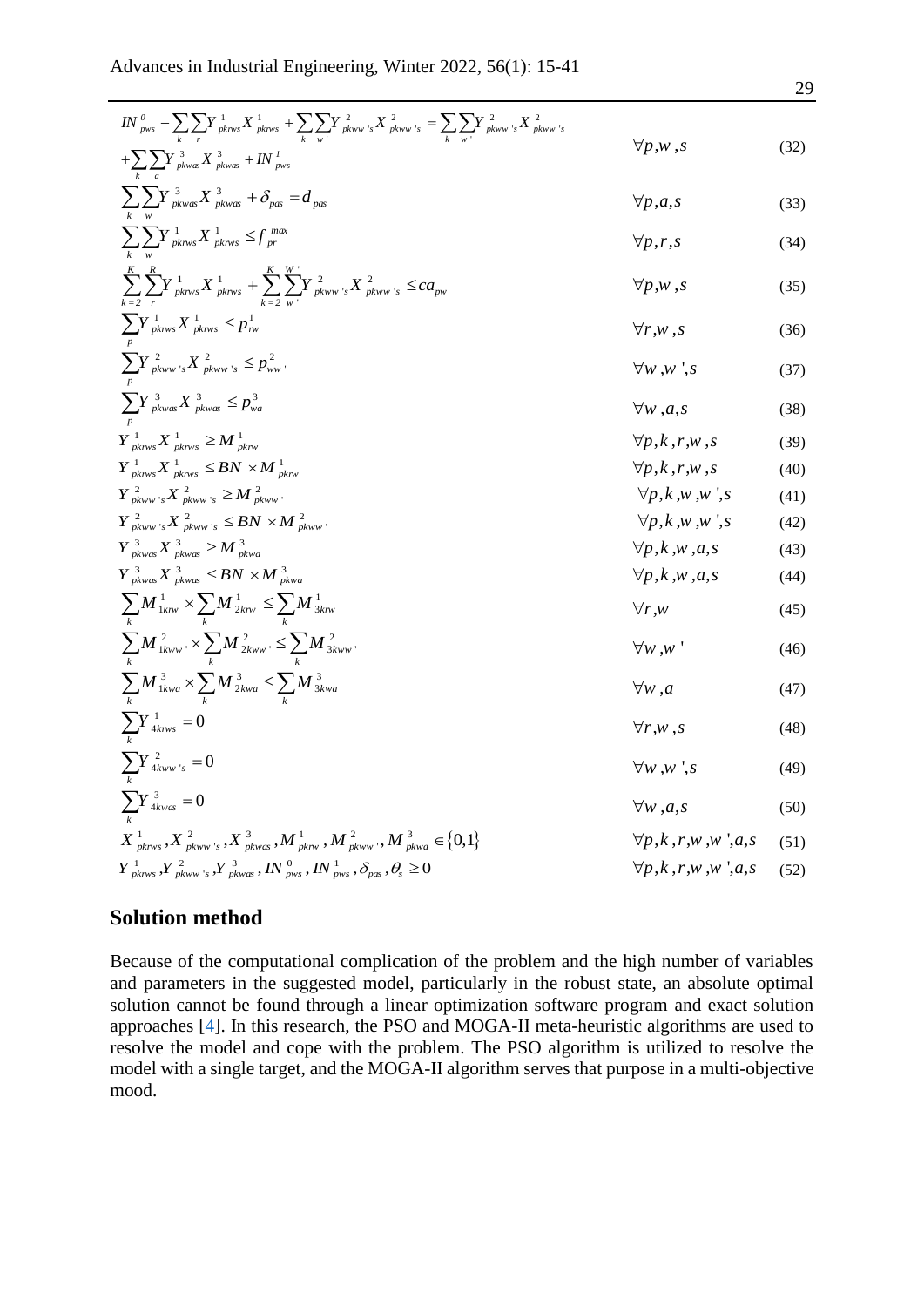#### **Particle Swarm Optimization (PSO) Algorithm**

A PSO system begins with the random initialization of a population (swarm) of particles in the search area. It works on the social behavior in the swarm [\[26\]](#page-24-2). The position and the velocity of the *i*<sup>th</sup> particle in the *d*-dimensional search area can be signified as  $X_i = (x_{i,1}, x_{i,2},...,x_{i,d})$  and  $V_i = (v_{i,1}, v_{i,2},...,v_{i,d})$ , each. Every particle has its own best position (pbest)  $P_i = (p_{i,1}, p_{i,2},...,p_{i,d})$ corresponding to the personal best objective value gained so far at time *t*. The global best particle (gbest) is represented by  $P_g$ , representing the best particle found at time *t* in the whole swarm. The new velocity of every particle is calculated as follows:

$$
v_{i,j}(t+1) = w v_{i,j}(t) + c_l r_l (p_{i,j} - x_{i,j}(t)) + c_2 r_2 (p_{g,j} + x_{i,j}(t)) \quad j = 1, 2, \dots, d
$$
\n
$$
(53)
$$

Where  $c_1$  and  $c_2$  are the acceleration constants, *w* is the inertia factor, and  $r_1$  and  $r_2$  are two independent random numbers uniformly spread in the range of [0, 1]. Hence, the position of every particle is updated in every generation in accordance with the [Eq. 54:](#page-15-0)

<span id="page-15-0"></span>
$$
x_{i,j}(t+1) = x_{i,j}(t) + \mu v_{i,j}(t+1) \tag{54}
$$

Normally, the value of every module in *Vi* can be clamped to the range  $[\neg v_{max}, v_{max}]$  to control the excessive roaming of the particles outside the search area. Next, the particles fly toward a new position regarding [Eq. 54.](#page-15-0) This procedure is recurrent until a user-defined stopping touchstone is got. The pseudocode of standard PSO is abridged as [Fig. 4.](#page-16-0)

#### **Multi-Objective Genetic Algorithm-II (MOGA-II)**

MOGA-II is a multi-objective genetic algorithm employed to search for optimizations. It is an effective algorithm that applies smart multi-search elitism [\[28\]](#page-24-6). This new elitism operator can maintain some outstanding solutions without creating premature convergence at local-optimal frontiers. The elitism is applied in MOGA-II according to the following steps:

**Step 1.** MOGA-II begins with an initial population P of size N and the elite set  $E = \emptyset$ .

**Step 2.**  $P' = P \cup E$  is calculated for each generation.

**Step 3.** If the cardinality of *P'* is greater than *P*, *P* is randomly subtracted from the exceeding points.

**Step 4.** The evolution from *P* to *P'* is calculated using all the MOGA operators.

**Step 5.** The fitness is calculated for population *P'*.

**Step 6.** All the *P'* non-dominated designs are copied to *E*.

**Step 7.** *E* is updated by the removal of replicated or dominated designs.

**Step 8.** If the size of elite set *E* is larger than the size of the *N* generation, it will change due to the accidental removal of the excess points.

**Step 9.** Eventually, there is a return to step 2, and *P'* is considered a new *P*.

For simplicity, MOGA-II needs only a small number of user-defined parameters. Some other parameters are internally established to create the power and competence of the optimizer. This algorithm performs all the evaluations, which are as many as the points in the DOE (the design of experiments) table (initial population) multiplied by the number of generations more details are provided in Optimization (2014) [\[32\]](#page-24-5). [Fig. 5](#page-17-1) reveals the pseudocode of the MOGA-II algorithm.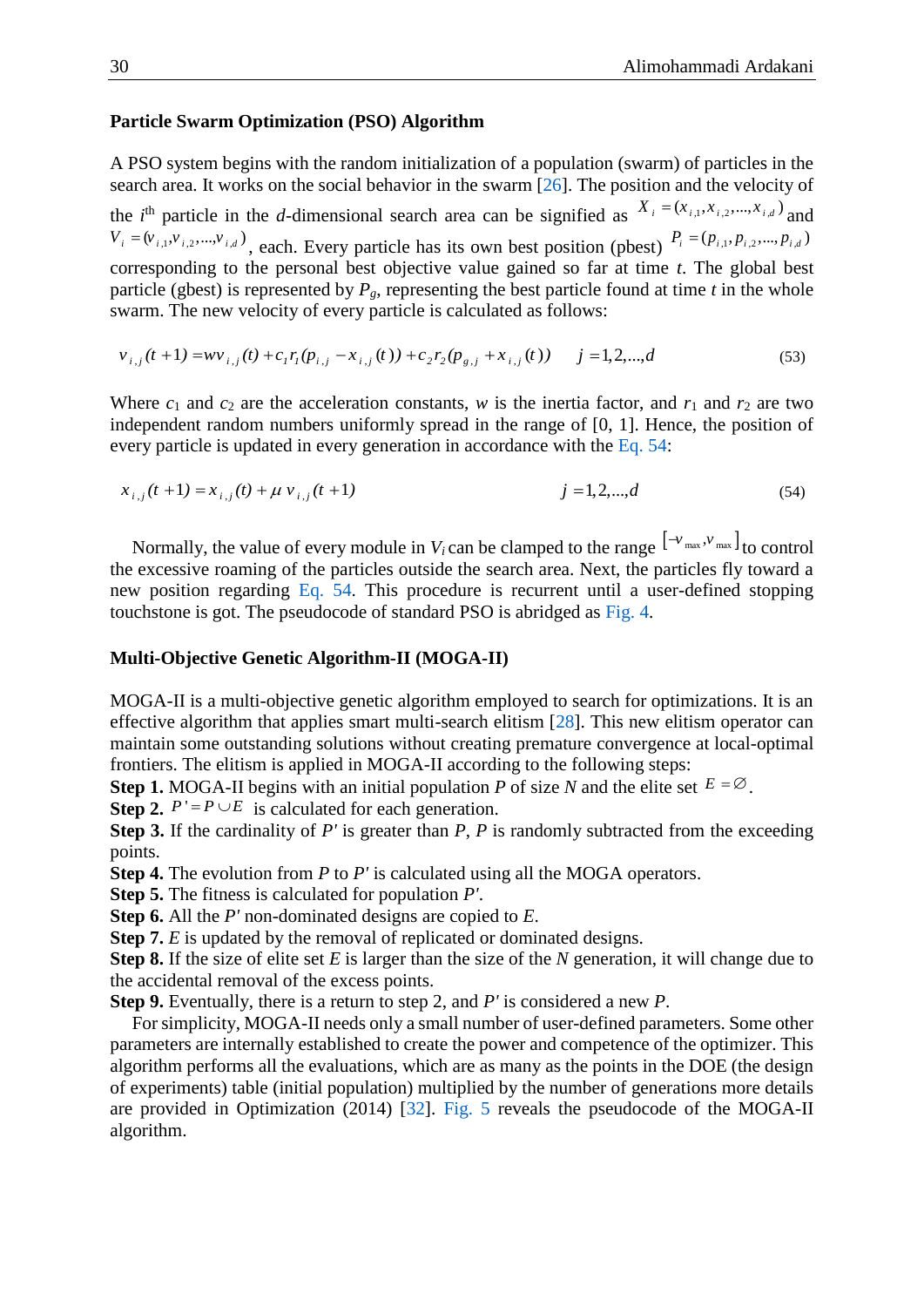<span id="page-16-0"></span>• Initialize each particle  $\vec{x} \in \mathbb{R}^n$  with a random position in the search-space:

 $\vec{x} \sim U(\vec{b}_{loc}, \vec{b}_{nn})$ 

where  $\vec{b}_{lo}$  and  $\vec{b}_{up}$  are the lower and upper boundaries of the search-space.

• Set each particle's best known position to its initial position:

 $\vec{p} \leftarrow \vec{x}$ 

• Initialize each particle's velocity  $\vec{v} \in \mathbb{R}^n$  to random values:

$$
\vec{v} \sim U(-d, d)
$$

where  $\vec{d} = |\vec{b}_{up} - \vec{b}_{lo}|$ 

- Initialize the swarm's best known position  $\vec{g}$  to the  $\vec{x}$  for which  $f(\vec{x})$  is lowest.
- $\bullet$  Until a termination criterion is met, repeat the following:
	- For each particle  $\vec{x}$  in the swarm do the following:
		- \* Pick two random numbers:  $r_p, r_q \sim U(0, 1)$
		- \* Update the particle's velocity  $\vec{v}$  as follows:

$$
\vec{v} \leftarrow \omega \vec{v} + \phi_p r_p (\vec{p} - \vec{x}) + \phi_g r_g (\vec{g} - \vec{x})
$$

where  $\omega$ ,  $\phi_p$ , and  $\phi_q$  are user-defined behavioural parameters.

\* Bound the velocity, that is, for all dimensions i update  $v_i$ :

$$
v_i \leftarrow \text{Bound}(v_i, -d_i, d_i)
$$

See figure 2 for the definition of Bound()

\* Move the particle to its new position by adding its velocity:

 $\vec{x} \leftarrow \vec{x} + \vec{v}$ 

\* Bound the position, that is, for all dimensions i update  $x_i$ :

 $x_i \leftarrow \text{Bound}(x_i, b_{loc}, b_{un})$ 

\* If  $(f(\vec{x}) < f(\vec{p}))$  then update the particle's best known position:

 $\vec{p} \leftarrow \vec{x}$ 

\* If  $(f(\vec{x}) < f(\vec{g}))$  then update the swarm's best known position:

 $\vec{q} \leftarrow \vec{x}$ 

• Now  $\vec{g}$  holds the best found position in the search-space.

#### **Fig. 4.** The PSO pseudocode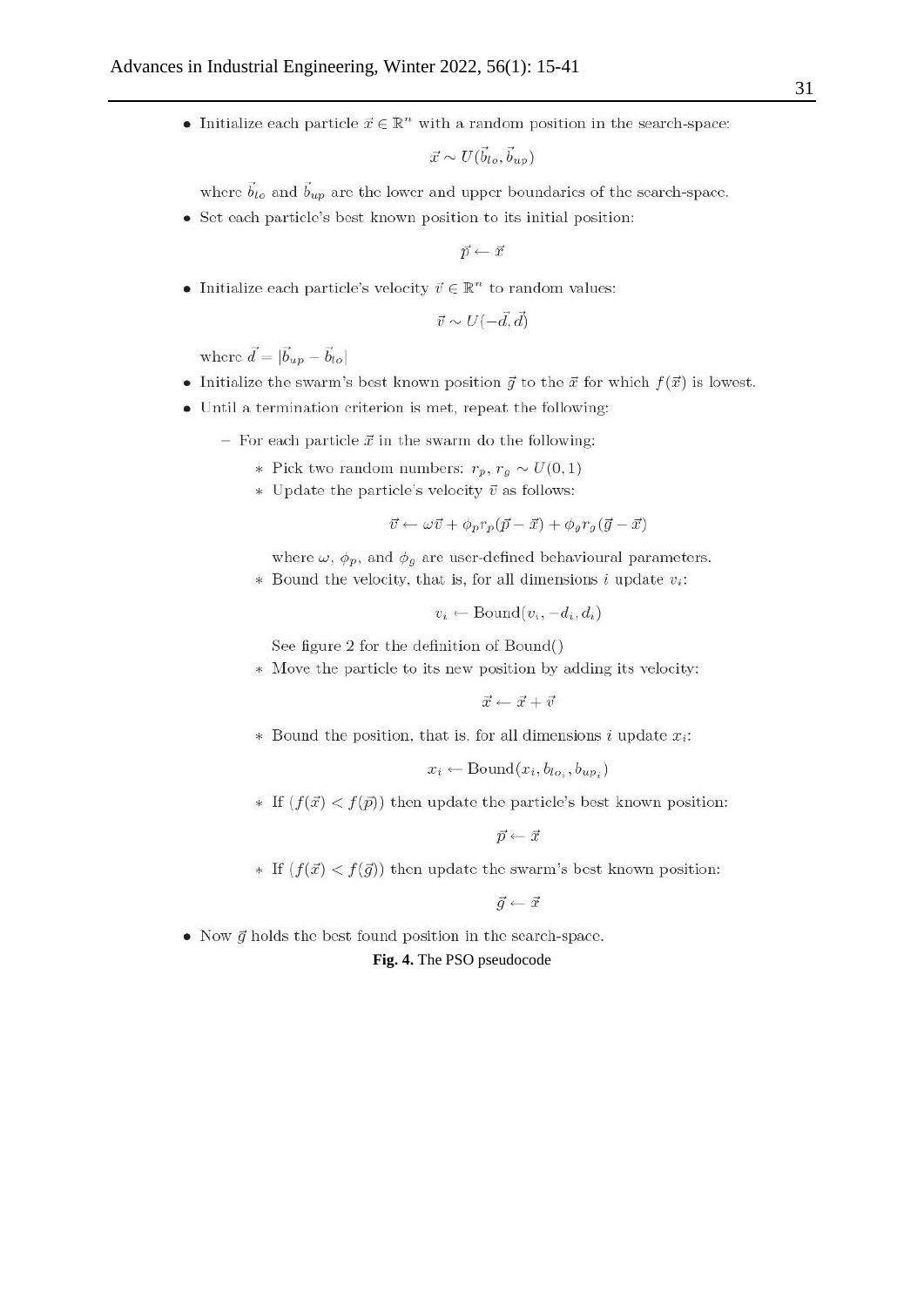<span id="page-17-1"></span>Initialize population

(a) Generate random population of size N and elite set  $E = \emptyset$ .

Evaluate objective values.

Assign rank based on Pareto dominance - 'Sort'.

Generate offspring population:

- (a) Combine both population and elite sets  $P' = P \cup E$ .
- (b) If the cardinality of  $P'$  is greater than the cardinality of  $P$  reduces  $P'$  removing randomly the exceeding points.
- (c) Compute the evolution from  $P'$  to  $P''$  applying MOGA operators.
	- i. Randomly assign one operator (local tournament selection, directional crossover, one point crossover or bit flip mutation) based upon probability of invocation.

Evaluate objective values of population  $P''$ .

Assign rank to P" individuals based on Pareto dominance - 'Sort'.

Copy all non-dominated designs of  $P''$  to  $E$  - 'Sort'.

Update  $E$  by removing duplicated or dominated designs.

Resize the elite set  $E$  if it is bigger than the generation size  $N$  removing randomly the exceeding individuals.

Return to step 2 considering  $P''$  as the new  $P$  until termination.

```
[12]
```
## <span id="page-17-0"></span>**Computational results**

This part aims to authorize the suggested solution methods to resolve the proposed model. As mentioned before, this article presents a mathematical model for the oil and gas industry. Two meta-heuristic algorithms, counting PSO and MOGA-II, are proposed. These algorithms are applied to resolve the model. To validate these two proposed approaches and compare them in the productive solutions, the mathematical model has been implemented for each method in several numerical examples and different dimensions. It should be noted that this study is a development-applied type, and research data have been produced experimentally. As for the values of the sets, as shown in Tables 4 and 5, their values are presented in different dimensions. Besides, the parameter values utilized in the numerical examples are illustrated in [Table 1,](#page-17-2) all of which are according to a uniform distribution.

| <b>Twist To The Values of the parameters employed in the humerical examples</b> |                           |                                |                        |
|---------------------------------------------------------------------------------|---------------------------|--------------------------------|------------------------|
| <b>Parameter</b>                                                                | Value                     | <b>Parameter</b>               | <b>Value</b>           |
| $d_{pa}$                                                                        | $\sim U(50000, 70000)$    | $co_{km}^1$                    | $\neg U(10000, 15000)$ |
| $f_{pr}$                                                                        | $\nu$ U (1000000,4000000) | $\overline{co}_{kww}^2$ .      | $\nu$ U (20000,25000)  |
| $p_w^1$                                                                         | $\sim$ U (200000,500000)  | $co_{kwa}^3$                   | $\nu$ U (10000,15000)  |
| $p_{ww}^2$ .                                                                    | $\sim$ U (200000,500000)  | $di_{\scriptscriptstyle kw}^1$ | $\neg U(1000, 1500)$   |
| $p_{wa}^3$                                                                      | $\sim$ U (200000,500000)  | $di_{kww}^2$ .                 | $\neg U (2000, 3000)$  |
| $ca_{\scriptscriptstyle{pw}}$                                                   | $\sim U$ (300000,450000)  | $di_{kwa}^3$                   | $\nu$ U (1200,2400)    |
| $h_{\!\scriptscriptstyle W}$                                                    | $\sim U(15000, 20000)$    | $b_{\scriptscriptstyle pk}$    | $\nu$ U (0.50,0.65)    |

<span id="page-17-2"></span>**Table 1.** The values of the parameters employed in the numerical examples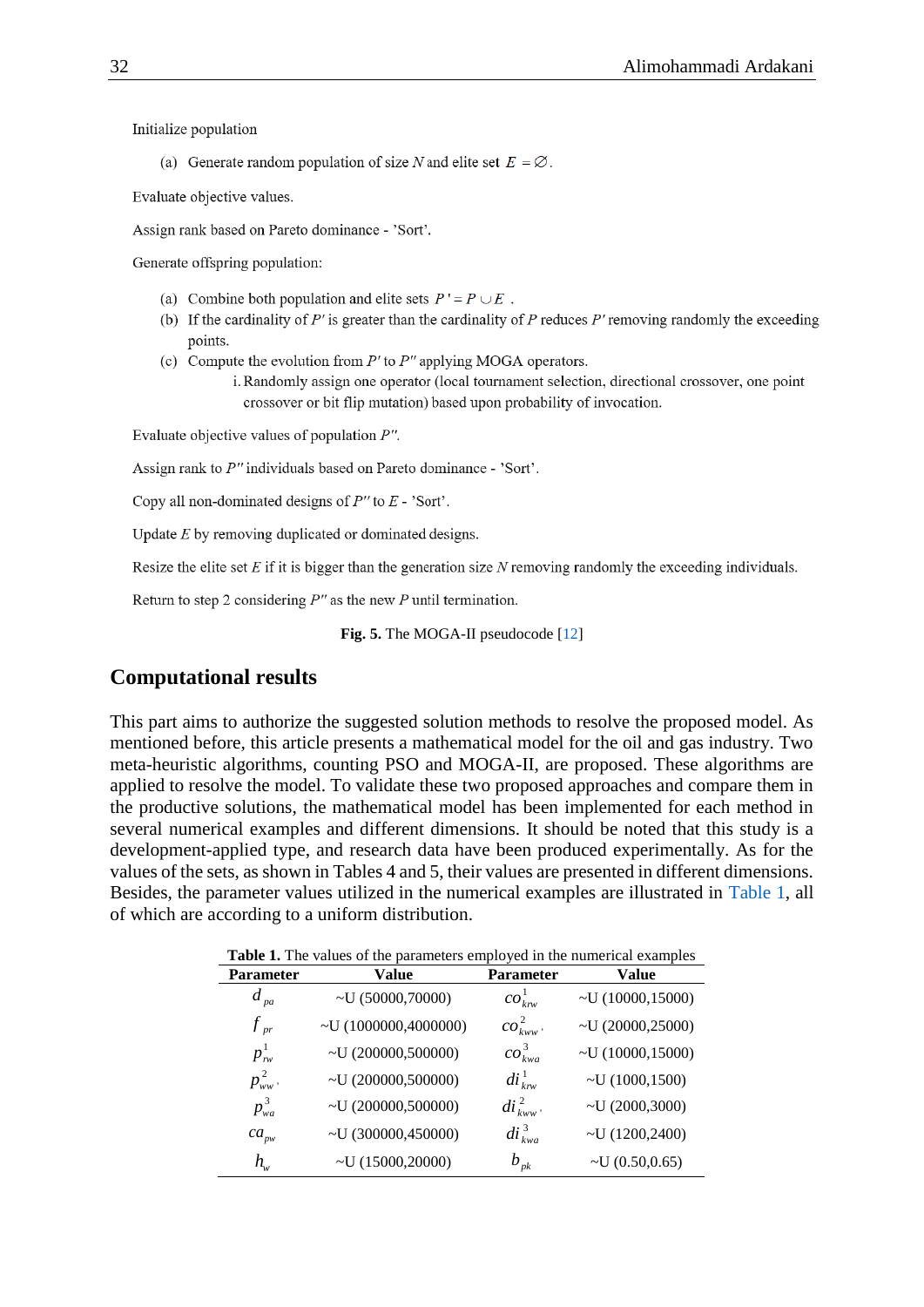Initially, the PSO algorithm is applied to solve the problem in a single-objective mood for deterministic and robust states. The results are then matched on a small size with exact solution approaches by the GAMS software. Afterward, the model is resolved in a multi-objective mode by the MOGA-II algorithm, and an optimal Pareto frontier is attained. In this section, after the parameters of the recommended algorithms are introduced, their performance is discussed with an example presented in a small size. Then, the proposed model will be solved in larger dimensions. Finally, the solutions of the original model are compared in deterministic and robust states and on small and large scales. A computer with a Core i7 7700 HQ processor and 12GB of RAM has been employed to run the sample issues. The GAMS software serves to measure the nearness of the gained solutions to reality. For a maximum solving time, a time limit of three hours is taken into account. If an optimal solution is not gained for the favorite sample at the end of this period, exact solution methods recognize the model as infeasible. Because both algorithms (i.e., single-objective and multi-objective ones) are random, every sample problem is implemented 10 times by the MATLAB R2017b software. The values of the parameters used for this algorithm are given in [Table 2.](#page-18-0) Also, the corresponding values for the robust mode can be depicted in [Table 3.](#page-18-1)

<span id="page-18-0"></span>

| <b>Table 2.</b> The parameters of the suggested algorithms |               |                           |       |
|------------------------------------------------------------|---------------|---------------------------|-------|
| <b>PSO</b> parameters                                      | Value         | <b>MOGA-II</b> parameters | Value |
| Max iteration                                              | 100           | Max iteration             | 100   |
| Population Size                                            | 150           | Population Size           | 150   |
| Inertia weight                                             | 0.50          | Crossover percentage      | 0.50  |
| Damping rate                                               | 0.75          | Inertia weight            | 0.50  |
| Personal learning coefficient                              | 2             | Mutation percentage       | 0.20  |
| Global learning coefficient                                | $\mathcal{L}$ | <b>Mutation Rate</b>      | 0.20  |

<span id="page-18-1"></span>

| <b>Table 3.</b> The parameters for the robust mood |         |  |  |
|----------------------------------------------------|---------|--|--|
| <b>Parameters</b>                                  | Value   |  |  |
| S                                                  | 3       |  |  |
| $p_1$                                              | 0.20    |  |  |
| $p_2$                                              | 0.50    |  |  |
| $p_3$                                              | 0.30    |  |  |
| pas                                                | 1000000 |  |  |
| $\lambda$                                          |         |  |  |
|                                                    | 225     |  |  |

In the following, the numerical values calculated for the suggested model are specified in a single-objective mode for the first objective function in deterministic and robust states.

## **The outcomes of the algorithm implementation in a deterministic single-objective mode**

Size: It shows the quantity of products  $(p)$ , the number of transportation modes  $(k)$ , the quantity of supply bases (*r*), the quantity of warehouses (*w*), and the number of customer zones (*a*).

Z<sup>deterministic</sup> : It is the value of the first optimal objective function of the linear problem in the deterministic mode calculated by the GAMS software.

 $Z_{\textit{best}}^{\textit{determin}}$ : It represents the best value of the first objective function in the deterministic mode, which is obtained by 10 times implementing the algorithm.

deterministic *Gapoptimal best* : It indicates the percentage difference between the value of the optimal objective function and the best value of the objective function obtained in the deterministic mode by each of the algorithms. According to Eq.  $55$ , it is equal to: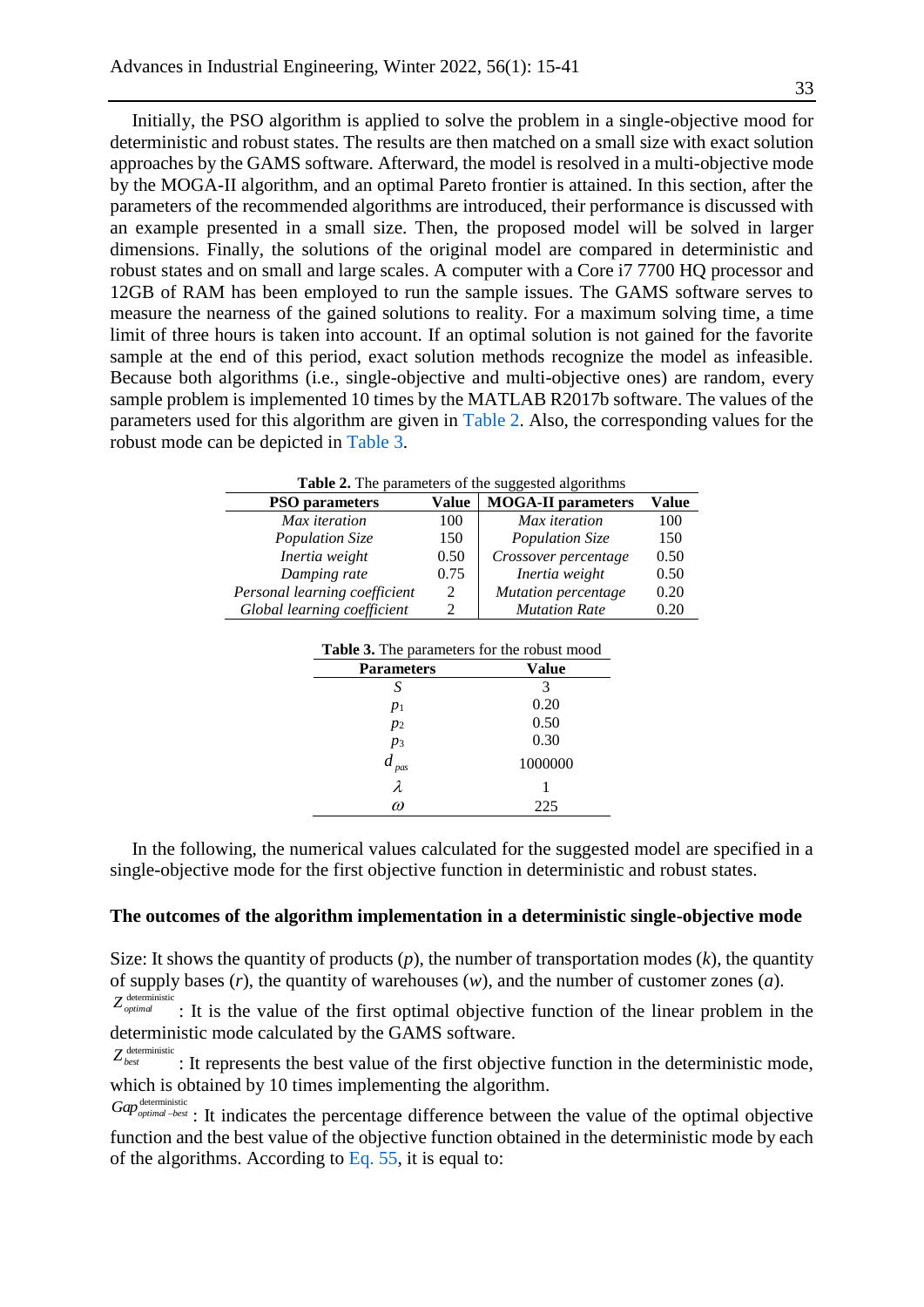$$
Gap_{optimal\text{-}Best}^{\text{deterministic}} = \frac{(Z_{best}^{\text{deterministic}} - Z_{optimal}^{\text{deterministic}})}{Z_{optimal}^{\text{deterministic}}} \times 100
$$
\n(55)

 $NFE$ <sup>deterministic</sup>: It is the quantity of times the objective function is named best in the deterministic mode.

deterministic *optimal <sup>t</sup>*  $\mathbf{F}$ : It is the solving time in seconds in the deterministic mode by the GAMS software.

<span id="page-19-1"></span><span id="page-19-0"></span>**Table 4.** Numerical values obtained for the deterministic mode

Regarding the above, the outcomes are indicated in [Table 4.](#page-19-1)

| <b>Table 4.</b> INDITIONAL VALUES ODIALITED TOP THE DETERMINISTIC HOUR |                                                      |                                 |                                  |                                     |
|------------------------------------------------------------------------|------------------------------------------------------|---------------------------------|----------------------------------|-------------------------------------|
|                                                                        | Small size $(P \times K \times R \times W \times A)$ |                                 |                                  | Large-size model                    |
|                                                                        | $3\times1\times2\times3\times4$                      | $3\times4\times5\times6\times8$ | $4\times5\times6\times8\times11$ | $5\times5\times12\times87\times228$ |
| deterministic<br>optimal                                               | 635744                                               | 8575550                         | 68543897                         | 38102906330                         |
| deterministic<br>$L_{best}$                                            | 664772                                               | 8603667                         | 70757599                         | 41336806221                         |
| $Z^{\text{deterministic}}$<br>average                                  | 662431                                               | 8811121                         | 73232567                         | 42468767927                         |
| $Gap_{optimal-best}^{deterministic}$                                   | 2.3245                                               | 1.3756                          | 3.3756                           | 3.1758                              |
| $NFE$ deterministic                                                    | 1034                                                 | 4238                            | 32548                            | 16254389                            |
| deterministic<br>optimal                                               | 1.43                                                 | 3.24                            | 25.30                            | 12873                               |

# **The outcomes of the algorithm implementation in the robust single-objective mode**

Size: It shows the quantity of products (*p*), the quantity of transportation modes (*k*), the quantity of supply bases (*r*), the quantity of warehouses (*w*), and the number of customer zones (*a*).

Z<sup>robust</sup> : It is the value of the first optimal objective function of the linear problem in the robust mode utilizing the GAMS software.

Z<sup>robust</sup>: It represents the best value of the first objective function in the robust mode, which is obtained in 10 implementations of the algorithm.

robust *Gapoptimal best* : It indicates the percentage difference between the value of the optimal objective function and the best value of that function obtained in the robust mode by each of the algorithms. According to Eq.  $56$ , it is equal to:

$$
Gap_{optimal\text{-}Best}^{\text{robust}} = \frac{(Z_{best}^{\text{robust}} - Z_{optimal}^{\text{robust}})}{Z_{optimal}^{\text{robust}}} \times 100\tag{56}
$$

 $NFE$ <sup>robust</sup>: It is the quantity of times the objective function is named best in the robust mode.

*t*<sup>robust</sup> : It is the solving time in seconds in the robust mode by the GAMS software.

<span id="page-19-2"></span>According to the above, the outcomes are depicted in [Table 5.](#page-20-0)

#### **Solve the model in the multi-objective mode**

In this part, the recommended model is solved in the multi-objective mode by the suggested algorithm.

To assess the effectiveness of the algorithm by combining diverse parameters, the following two competence scales have been applied: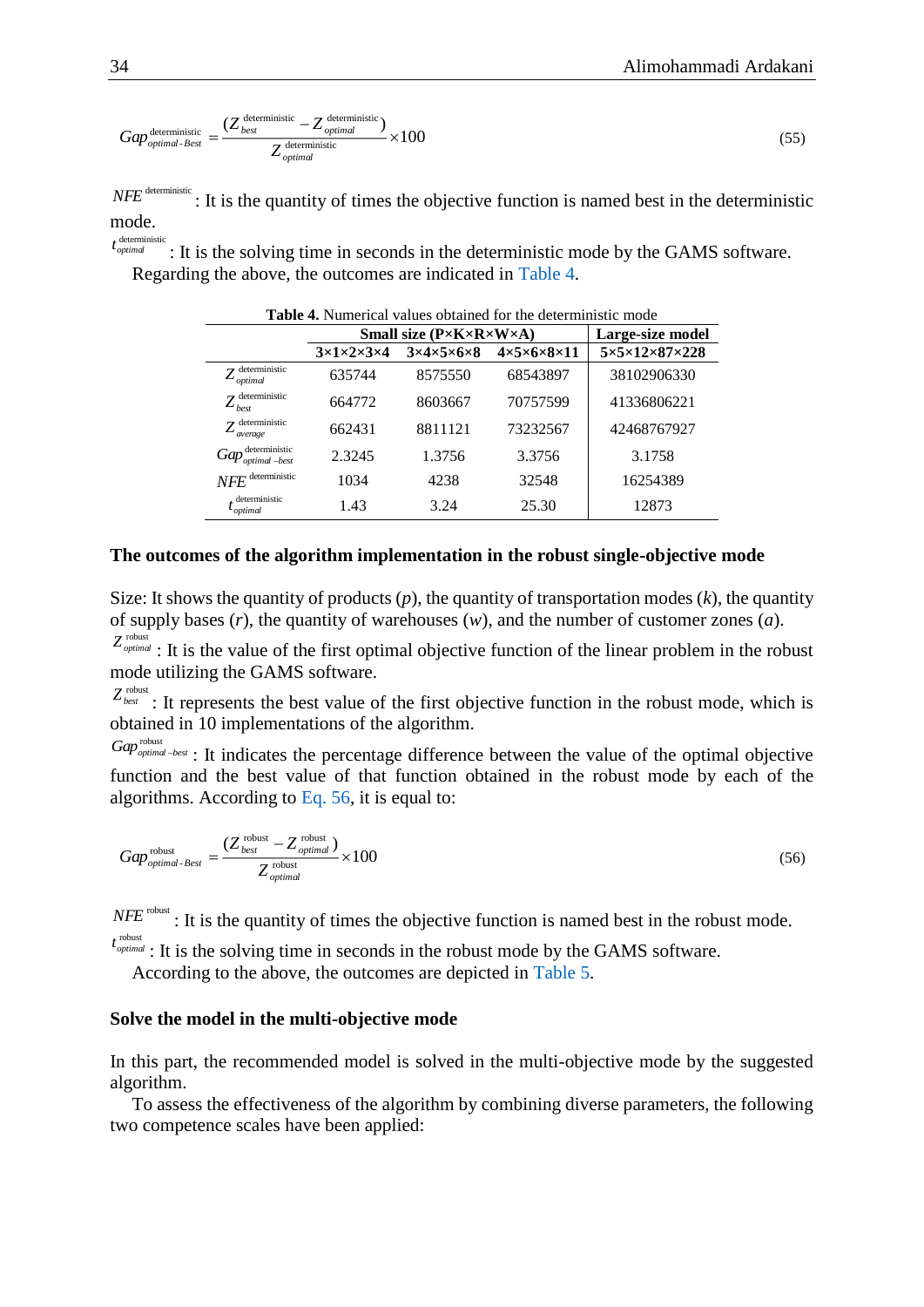<span id="page-20-0"></span>

| Table 5. Numerical values gained for the robust mode |                                 |                                 |                                  |                                     |
|------------------------------------------------------|---------------------------------|---------------------------------|----------------------------------|-------------------------------------|
|                                                      | Small size (P×K×R×W×A)          |                                 |                                  | Large-size model                    |
|                                                      | $3\times1\times2\times3\times4$ | $3\times4\times5\times6\times8$ | $4\times5\times6\times8\times11$ | $5\times5\times12\times87\times228$ |
| $Z_{\text{optimal}}^{\text{robust}}$                 | 845457                          | 12009346                        | 90112340                         |                                     |
| $Z_{best}^{robust}$                                  | 856926                          | 12488171                        | 93154082                         | 50765234347                         |
| $Z_{\textit{average}}^{\text{robust}}$               | 89768                           | 13543009                        | 964576651                        | 55385098322                         |
| $Gap_{optimal-best}^{robust}$                        | 1.35                            | 3.98                            | 3.37                             |                                     |
| $NFE$ deterministic                                  | 3625                            | 15828                           | 88243                            | 45654904                            |
| $t^{\rm \; robust}$                                  | 5.30                            | 12.50                           | 110.30                           | 35987                               |

#### *Number of Pareto Solutions (NPS)*

This index calculates the quantity of the non-dominated solutions gained every time by utilizing the algorithm. The algorithm does well enough when NPS is higher.

#### *Mean Ideal Distance (MID)*

The value of this index equals the distance of the Pareto points from the ideal point and can be calculated according to [Eq. 57,](#page-20-1) where *n* is the quantity of Pareto points and  $(f_1^{\text{best}}, f_2^{\text{best}})$  is the coordinates of the ideal point. In Addition,  $f_{i, total}$  and  $f_{i, total}$  are the highest and the lowest objective function values compared to the other objective functions. A lower value of MID shows a better performance of the algorithm.

<span id="page-20-2"></span><span id="page-20-1"></span>

**Fig. 6.** The outcomes of the MOGA-II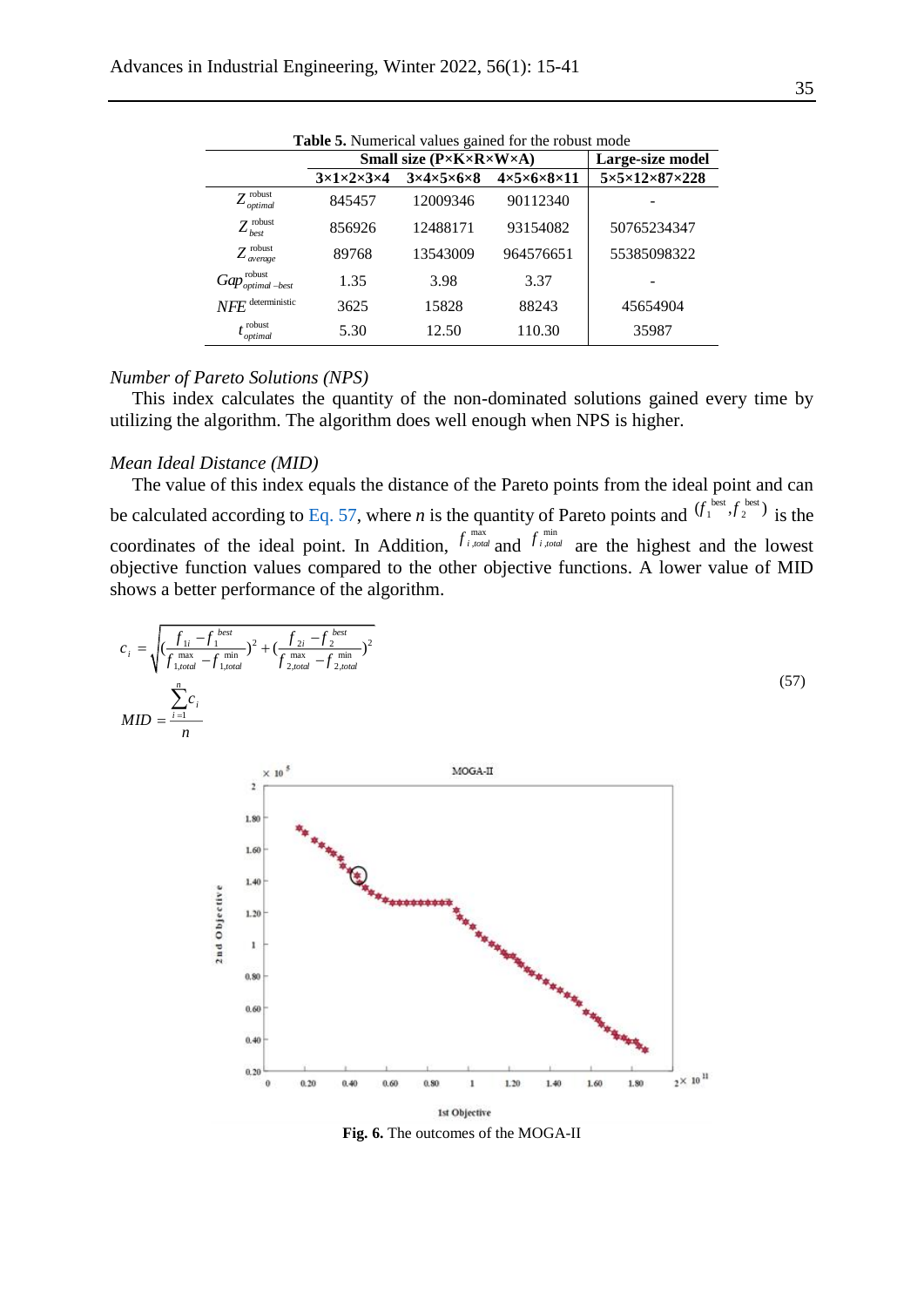After the model is solved for each of the objective functions in a single-objective mode by the PSO algorithm, it is solved in a two-objective mode with the MOGA-II algorithm and the same parameters. In this case, there are 59non-repetitive non-dominated solutions (NPS) obtained. In each of these solutions, the value of each of the two objective functions is specified. The maximum Zitzler distance scale [\[46\]](#page-25-6) is found to be 0.8645. As depicted in [Fig. 6,](#page-20-2) the value of the first robust-mode objective function attained by the PSO algorithm is a portion of the set of Pareto frontier solutions, which illustrates the reliability of the Pareto frontier. Some costs of the network are depicted in [Table 6.](#page-21-1)

<span id="page-21-1"></span>

| Table 6. Costs for the highlighted point regarding different transportation modes                             |             |
|---------------------------------------------------------------------------------------------------------------|-------------|
| <b>Mode of Transportation</b>                                                                                 | Cost (MU)   |
| The entire moving cost by rail in the robust mode for the emphasized point from the Pareto<br>level           | 101458789   |
| The entire moving cost by ship in the robust mode for the emphasized point from the Pareto<br>level           | 2154586458  |
| The entire moving cost through pipelines in the robust mode for the emphasized point from<br>the Pareto level | 16526145365 |

# <span id="page-21-0"></span>**Managerial Insights**

In this section, proper insights are exploited from the analyses to help managers and decisionmakers act preparedly in the face of real-world challenges.

First, the suggested model sufficiently covers all the operational limitations, entailing holding costs. It could be very helpful for the related managers. Second, despite the facts that planning is inherently a process to occur over time and numerous expenses are ignored in planning for distinct periods, the recommended model is accomplished with multi-period programming. The third benefit, as the most important one, is the robustness of the model to deal with which a scenario-based method has been employed. Given the very high costs of refueling processes, the output data of the model based on which decisions are made gain significance. Without a model designed in the form of a supply chain, a slight error when entering information into the model or an incorrect or somewhat unrealistic approximation of the demand of various regions for diverse types of petroleum products would make the total calculations go wrong. In addition, there will be no other decision if the estimates are made properly but, for technical reasons, a refinery or a warehouse fails to do its tasks. In the suggested model, however, with the cost initially paid as a fixed cost, which is much less than the stated significance, the gained program is insured over time. Managers can confidently use the proposed model and trust the results because applying uncertainty in the model reduces the amount of error in the calculations. The fourth advantage is related to the objectives of reducing the shipping costs and the number of loads. As everybody acknowledges, human lives are superior to any additional asset. In this model, therefore, it is not enough to reduce costs; the use of fuel tankers, which pose a high risk to people on the road, has been reduced as much as probable. This risk decrease is very valuable, although it rises costs somewhat. The solution algorithms used in this model make it advantageous too. The PSO algorithm is applied to resolve the model in a single target, and the MOGA-II algorithm is utilized to solve it in a multiobjective mode. With these algorithms, the calculations are easy to deal with, no matter how high the amount of information is or how many calculations are involved. It is, thus, possible to alternatively make plans for different periods. The high computational volume of the robust mode is also simply managed, and near-optimal solutions can be achieved within a reasonable time. All in all, considering the management insights provided, relevant managers can not only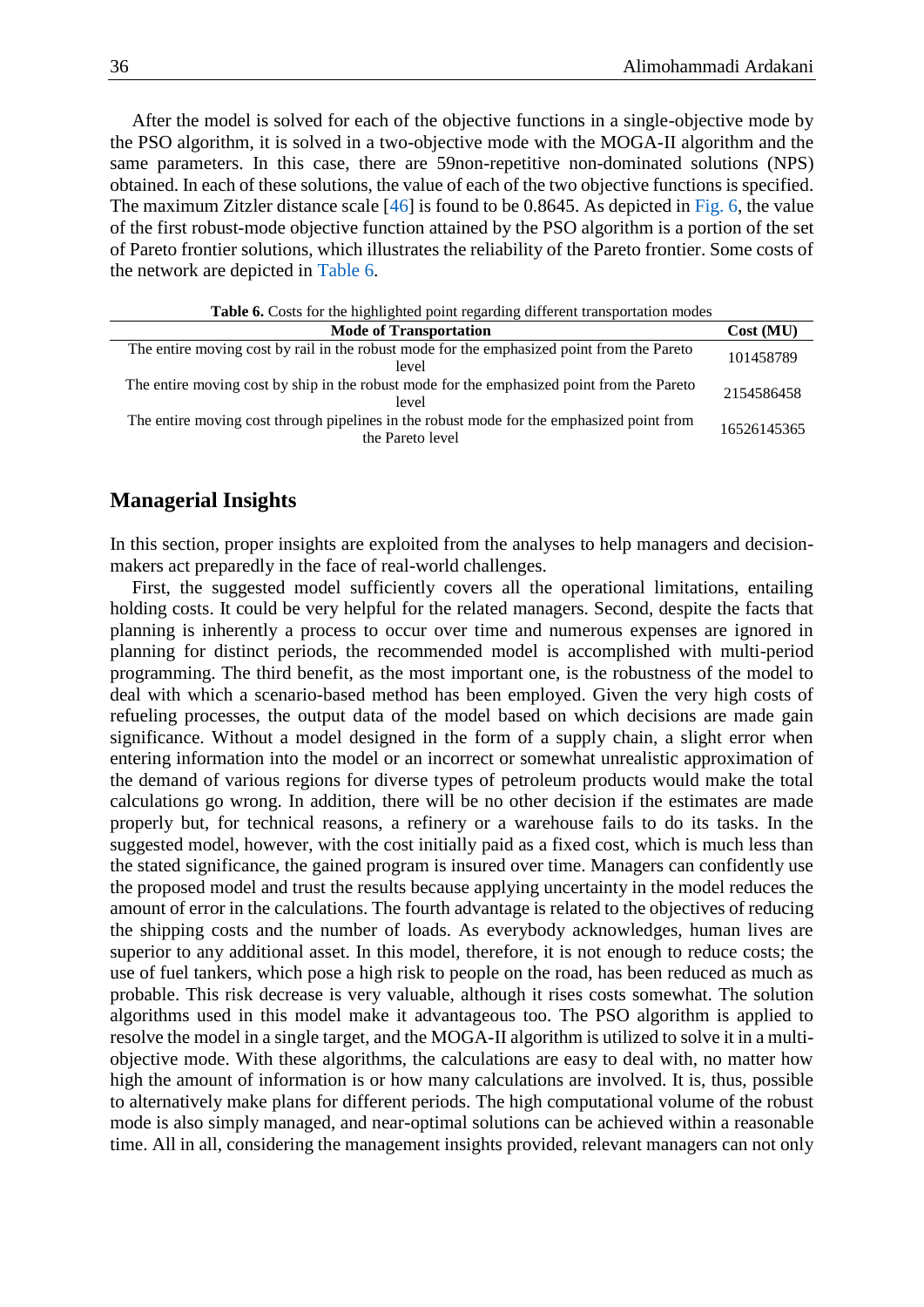increase the safety and lives of people involved in the supply chain but also monitor all aspects of the oil industry in the type of a supply chain.

## <span id="page-22-1"></span>**Conclusion and future outlooks**

Owing to the high costs of refining and distributing petroleum products as well as the increasing requirments to decrease the macro-costs of governments and maximize the usage of resources, there is an undeniable and urgent need to comprehensively plan refueling processes with all the variables for future periods taken into account. In this paper, product transfer operations from supply points to consumption areas are considered a bi-objective supply chain. Considering different transportation modes is another feature of the proposed model. There are four different transportation modes, including road transportation by refueling tankers, transportation by rail, transportation through pipelines, and transportation by refueling ships. The mentioned methods can be applied with various capacities and costs. The ultimate objective of the proposed model is to minimize the cost of transporting petroleum products. Another goal is to enable the direct distribution of products with the least number of loads in order to have more security in these loads and maintain the principles defined in health, safety, and environmental systems. In addition, one of the most serious issues in the supply chain is uncertainty. To do this, using sensitivity analysis, the sensitive parameters of the model were identified (demand parameter) to allow uncertainty in the suggested model. Then, using the scenario-based robust programming technique, uncertainty is dealt with. Considering the robustness of the structure, the proposed model tries to solve a problem with large dimensions, which certainly fails to solve exact methods. To cope with this problem, meta-heuristic algorithms have been used to resolve the model. First, the proposed model was solved as a single-objective (considering the first objective function) and using the PSO algorithm in large and small dimensions in two modes of deterministic and uncertainty, and the results were examined. Next, the proposed multi-objective model (with the addition of the second objective function) was solved using the MOGA-II algorithm in the uncertainty mode, and the results were compared to the singleobjective mode. In this case, the number of NPS was 59, and in each of these solutions, the values of every target function were specified. For the maximum Zitzler distance scale, 0.8645 was obtained, the value calculated for the first robust mode objective function gained by the PSO algorithm, which was also part of the Pareto solution. Thus, it indicated the reliability of the Pareto frontier was obtained. Finally, considering one of the Pareto frontier solutions, the entire cost of moving in the robust mode for the specified point was calculated based on four transportation modes.

Based on the issues discussed in this research, there are several recommendations to make for future studies as follows: a) pipeline planning can be completed on a daily basis to control variations because of operational reasons; b) planning can be done periodically; c) the suggested model can be provided as software within the internal network; d) if the algorithm is optimized, it will take less time to reach a solution; e) some insight may be provided by the comparison of bi-objective algorithms and similar algorithms in terms of performance; f) the production of refineries and the size of products in tanks may be measured with uncertainty.; and, g) the economic possibility of adding pipelines in certain places makes a good subject for research.

# **References**

<span id="page-22-0"></span>[1] Abdel-Basset, M., Mohamed, R., Sallam, K., & Elhoseny, M. (2020). A novel decisionmaking model for sustainable supply chain finance under uncertainty environment. *Journal of Cleaner Production*, *269*, 122324.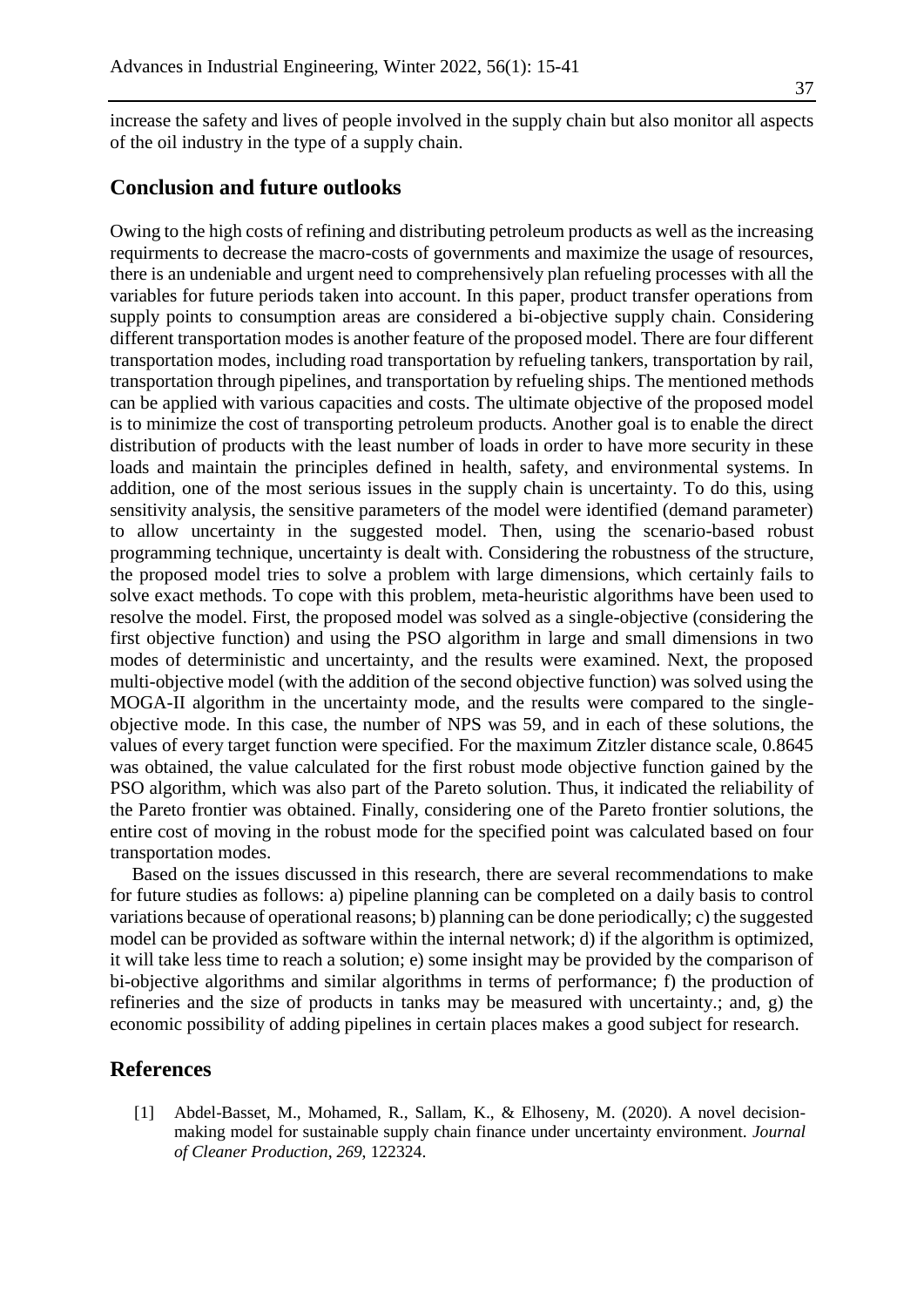- [2] Abdolazimi, O., Esfandarani, M. S., Salehi, M., & Shishebori, D. (2020a). Robust design of a multi-objective closed-loop supply chain by integrating on-time delivery, cost, and environmental aspects, case study of a Tire Factory. *Journal of Cleaner Production*, *264*, 121566.
- [3] Abdolazimi, O., Salehi Esfandarani, M., Salehi, M., & Shishebori, D. (2020b). A Comparison of Solution Methods for the Multi-Objective Closed Loop Supply Chains. *Advances in Industrial Engineering*, *54*(1), 75-98.
- <span id="page-23-3"></span>[4] Abdolazimi, O., Esfandarani, M. S., & Shishebori, D. (2021a). Design of a supply chain network for determining the optimal number of items at the inventory groups based on ABC analysis: a comparison of exact and meta-heuristic methods. *Neural Computing and Applications*, *33*(12), 6641-6656.
- [5] Abdolazimi, O., Bahrami, F., Shishebori, D., & Ardakani, M. A. (2021b). A multi-objective closed-loop supply chain network design problem under parameter uncertainty: comparison of exact methods. *Environment, Development and Sustainability*, 1-35.
- [6] Ambrosino, D., & Scutella, M. G. (2005). Distribution network design: New problems and related models. *European journal of operational research*, *165*(3), 610-624.
- <span id="page-23-0"></span>[7] Asamoah, D., Agyei-Owusu, B., Andoh-Baidoo, F. K., & Ayaburi, E. (2021). Interorganizational systems use and supply chain performance: Mediating role of supply chain management capabilities. *International journal of information management*, *58*, 102195.
- [8] Barros, A. I., Dekker, R., & Scholten, V. (1998). A two-level network for recycling sand: a case study. *European journal of operational research*, *110*(2), 199-214.
- [9] Abdolazimi, O., & Abraham, A. (2020c, December). Meta-heuristic Based Multi Objective Supply Chain Model for the Oil Industry in Conditions of Uncertainty. In *International Conference on Innovations in Bio-Inspired Computing and Applications* (pp. 141-153). Springer, Cham.
- <span id="page-23-5"></span>[10] Eriksson, P. E. (2010). Improving construction supply chain collaboration and performance: a lean construction pilot project. *Supply Chain Management: An International Journal*.
- [11] Fahimnia, B., Davarzani, H., & Eshragh, A. (2018). Planning of complex supply chains: A performance comparison of three meta-heuristic algorithms. *Computers & Operations Research*, *89*, 241-252.
- [12] Farnsworth, M., Benkhelifa, E., Tiwari, A., Zhu, M., & Moniri, M. (2011). An efficient evolutionary multi-objective framework for MEMS design optimisation: validation, comparison and analysis. *Memetic Computing*, *3*(3), 175-197.
- <span id="page-23-1"></span>[13] Fathollahi-Fard, A. M., Ahmadi, A., & Al-e-Hashem, S. M. (2020). Sustainable closed-loop supply chain network for an integrated water supply and wastewater collection system under uncertainty. *Journal of Environmental Management*, *275*, 111277.
- [14] Fleischmann, M., Bloemhof-Ruwaard, J. M., Dekker, R., Van der Laan, E., Van Nunen, J. A., & Van Wassenhove, L. N. (1997). Quantitative models for reverse logistics: A review. *European journal of operational research*, *103*(1), 1-17.
- [15] Galbraith, J. (1973). Designing complex organizations. *Reading, Mass*.
- <span id="page-23-4"></span>[16] Ghahremani-Nahr, J., Kian, R., & Sabet, E. (2019). A robust fuzzy mathematical programming model for the closed-loop supply chain network design and a whale optimization solution algorithm. *Expert systems with applications*, *116*, 454-471.
- [17] Govindan, K., Soleimani, H., & Kannan, D. (2015). Reverse logistics and closed-loop supply chain: A comprehensive review to explore the future. *European journal of operational research*, *240*(3), 603-626.
- [18] Hamdan, B., & Diabat, A. (2019). A two-stage multi-echelon stochastic blood supply chain problem. *Computers & Operations Research*, *101*, 130-143.
- <span id="page-23-2"></span>[19] Hidalgo, K. J., Sierra-Garcia, I. N., Dellagnezze, B. M., & de Oliveira, V. M. (2020). Metagenomic insights into the mechanisms for biodegradation of polycyclic aromatic hydrocarbons in the oil supply chain. *Frontiers in Microbiology*, *11*.
- [20] Jayaraman, V., Guide Jr, V. D. R., & Srivastava, R. (1999). A closed-loop logistics model for remanufacturing. *Journal of the operational research society*, *50*(5), 497-508.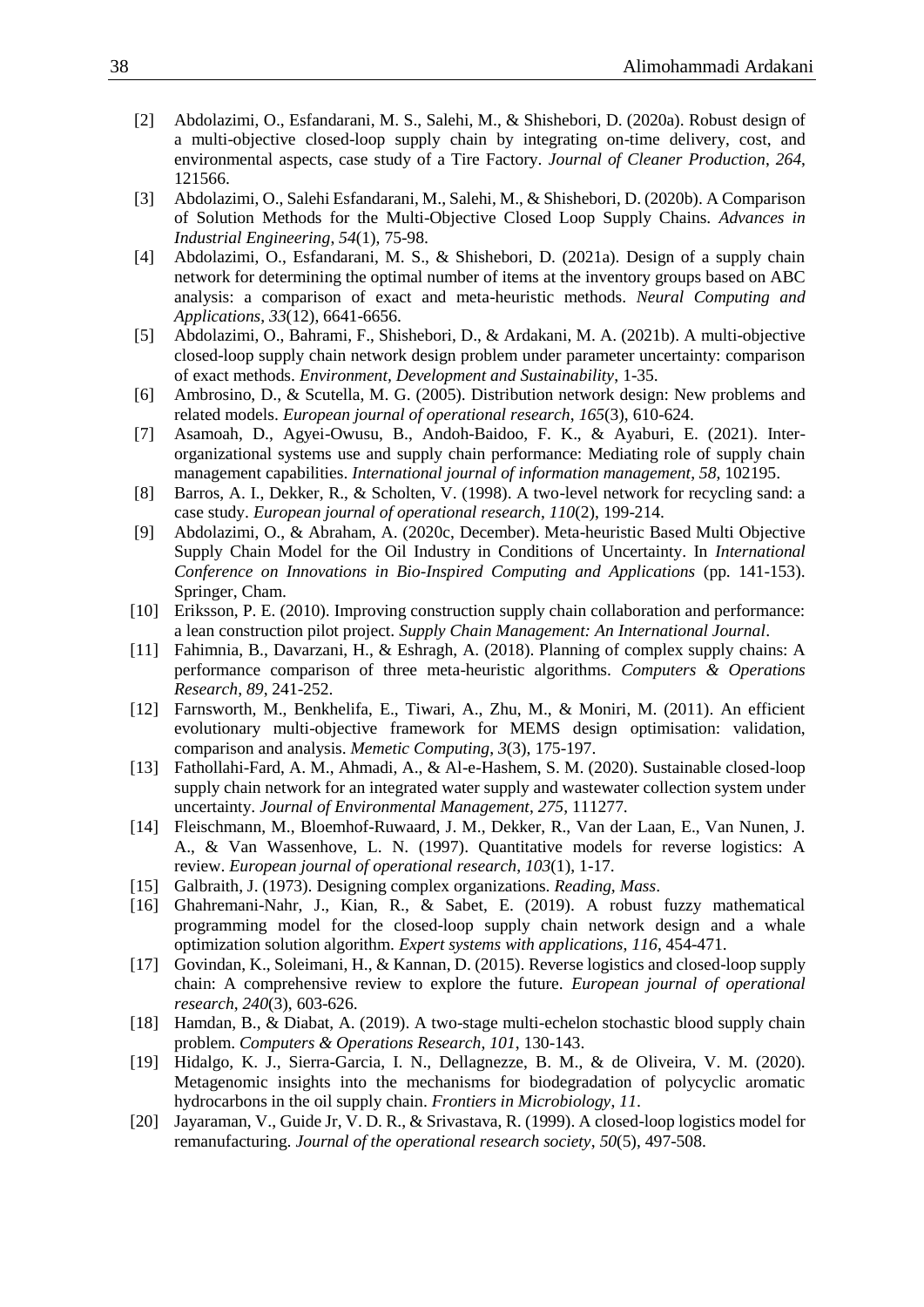- [21] Klibi, W., Martel, A., & Guitouni, A. (2010). The design of robust value-creating supply chain networks: a critical review. *European Journal of Operational Research*, *203*(2), 283- 293.
- <span id="page-24-1"></span>[22] Krikke, H. R., van Harten, A., & Schuur, P. C. (1999). Business case Oce: reverse logistic network re-design for copiers. *Or-Spektrum*, *21*(3), 381-409.
- [23] Kumar, R. S., Choudhary, A., Babu, S. A. I., Kumar, S. K., Goswami, A., & Tiwari, M. K. (2017). Designing multi-period supply chain network considering risk and emission: A multiobjective approach. *Annals of Operations Research*, *250*(2), 427-461.
- [24] Larimi, N. G., Yaghoubi, S., & Hosseini-Motlagh, S. M. (2019). Itemized platelet supply chain with lateral transshipment under uncertainty evaluating inappropriate output in laboratories. *Socio-Economic Planning Sciences*, *68*, 100697.
- <span id="page-24-2"></span>[25] Leung, S. C., Tsang, S. O., Ng, W. L., & Wu, Y. (2007). A robust optimization model for multi-site production planning problem in an uncertain environment. *European journal of operational research*, *181*(1), 224-238.
- [26] Liu, B., Wang, L., & Jin, Y. H. (2007). An effective PSO-based memetic algorithm for flow shop scheduling. *IEEE Transactions on Systems, Man, and Cybernetics, Part B (Cybernetics)*, *37*(1), 18-27.
- [27] Min, H., Ko, C. S., & Ko, H. J. (2006). The spatial and temporal consolidation of returned products in a closed-loop supply chain network. *Computers & Industrial Engineering*, *51*(2), 309-320.
- <span id="page-24-6"></span>[28] Mohammed, M. K., Umer, U., & Al-Ahmari, A. (2017). Optimization of laser micro milling of alumina ceramic using radial basis functions and MOGA-II. *The International Journal of Advanced Manufacturing Technology*, *91*(5).
- [29] Mondal, A., & Roy, S. K. (2021). Multi-objective sustainable opened-and closed-loop supply chain under mixed uncertainty during COVID-19 pandemic situation. *Computers & Industrial Engineering*, *159*, 107453.
- [30] Mulvey, J. M., Vanderbei, R. J., & Zenios, S. A. (1995). Robust optimization of large-scale systems. *Operations research*, *43*(2), 264-281.
- <span id="page-24-5"></span>[31] Obreque, C., Donoso, M., Gutiérrez, G., & Marianov, V. (2010). A branch and cut algorithm for the hierarchical network design problem. *European Journal of Operational Research*, *200*(1), 28-35.
- [32] Optimization, M. I. (2014). Mode Frontier Version 4.0. *User Manual, Esteco, SPA*.
- [33] Peng, H., Shen, N., Liao, H., Xue, H., & Wang, Q. (2020). Uncertainty factors, methods, and solutions of closed-loop supply chain—A review for current situation and future prospects. *Journal of Cleaner Production*, *254*, 120032.
- <span id="page-24-3"></span>[34] Piya, S., Shamsuzzoha, A., Khadem, M., & Al-Hinai, N. (2020). Identification of critical factors and their interrelationships to design agile supply chain: special focus to oil and gas industries. *Global Journal of Flexible Systems Management*, *21*(3), 263-281.
- [35] Reiner, G., & Trcka, M. (2004). Customized supply chain design: Problems and alternatives for a production company in the food industry. A simulation based analysis. *International Journal of Production Economics*, *89*(2), 217-229.
- [36] Sakib, N., Hossain, N. U. I., Nur, F., Talluri, S., Jaradat, R., & Lawrence, J. M. (2021). An assessment of probabilistic disaster in the oil and gas supply chain leveraging Bayesian belief network. *International Journal of Production Economics*, 108107.
- <span id="page-24-0"></span>[37] Shoja, A., Molla-Alizadeh-Zavardehi, S., & Niroomand, S. (2019). Adaptive meta-heuristic algorithms for flexible supply chain network design problem with different delivery modes. *Computers & Industrial Engineering*, *138*, 106107.
- [38] Suler, J. (2009). The psychotherapeutics of online photosharing. *International Journal of Applied Psychoanalytic Studies*, *6*(4), 339-344.
- [39] Stanworth, S. J., New, H. V., Apelseth, T. O., Brunskill, S., Cardigan, R., Doree, C., ... & Thachil, J. (2020). Effects of the COVID-19 pandemic on supply and use of blood for transfusion. *The Lancet Haematology*.
- <span id="page-24-4"></span>[40] Tang, C. S. (2006). Perspectives in supply chain risk management. *International journal of production economics*, *103*(2), 451-488.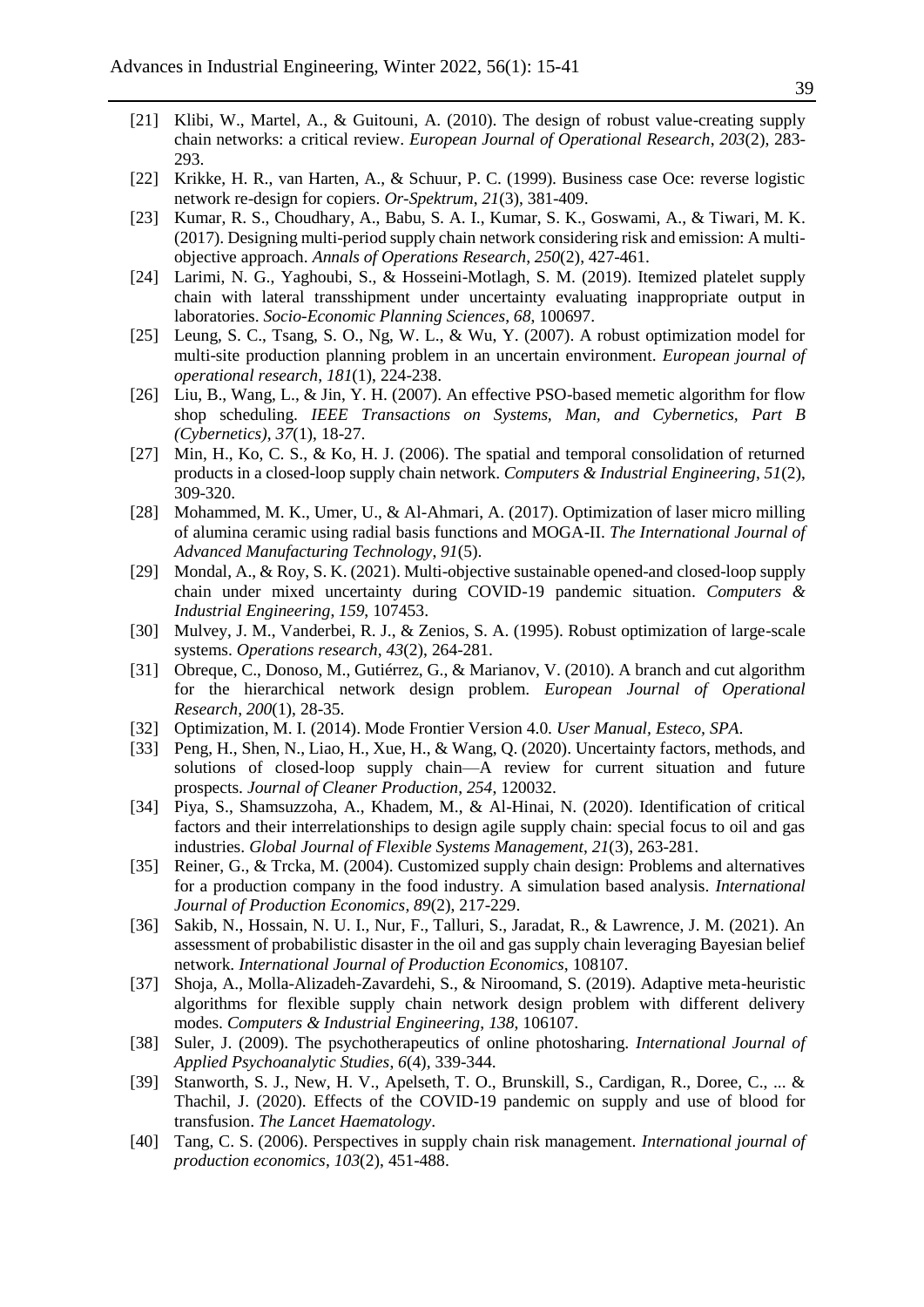- [41] Tsao, Y. C., Thanh, V. V., Lu, J. C., & Yu, V. (2018). Designing sustainable supply chain networks under uncertain environments: Fuzzy multi-objective programming. *Journal of Cleaner Production*, *174*, 1550-1565.
- [42] Zhang, S., Lei, Q., Wu, L., Wang, Y., Zheng, L., & Chen, X. (2021). Supply chain design and integration for the Co-Processing of bio-oil and vacuum gas oil in a refinery. *Energy*, 122912.
- <span id="page-25-0"></span>[43] Zhang, J., Yalcin, M. G., & Hales, D. N. (2021). Elements of paradoxes in supply chain management literature: a systematic literature review. *International Journal of Production Economics*, *232*, 107928.
- [44] Zheng, M., Li, W., Liu, Y., & Liu, X. (2020). A Lagrangian heuristic algorithm for sustainable supply chain network considering CO2 emission. *Journal of Cleaner Production*, *270*, 122409.
- [45] Zhou, X., Zhang, H., Xin, S., Yan, Y., Long, Y., Yuan, M., & Liang, Y. (2020). Future scenario of China's downstream oil supply chain: Low carbon-oriented optimization for the design of planned multi-product pipelines. *Journal of Cleaner Production*, *244*, 118866.
- <span id="page-25-6"></span>[46] Zitzler, E., Laumanns, M., & Thiele, L. (2001). SPEA2: Improving the strength Pareto evolutionary algorithm. *TIK-report*, *103*.
- [47] Arabi, M., & Gholamian, M. R. (2021). Sustainable Supply Chain Network Design with Price-Based Demand Considering Sound and Dust Pollutions: A Case Study. *Advances in Industrial Engineering*, *55*(3), 285-306.
- [48] Salehi, F., Allahyari Emamzadeh, Y., Mirzapour, A. E., Hashem, S. M. J., & Shafiei Aghdam, R. (2021). An L-Shaped Method to Solve a Stochastic Blood Supply Chain Network Design Problem in a Natural Disaster. *Advances in Industrial Engineering*, *55*(1), 47-68.
- <span id="page-25-1"></span>[49] Seifbarghy, M. S., Soleimani, M., & Jabbari, M. (2020). Comparing Multi-Objective Meta-Heuristics for Multi-Commodity Supply Chain Design Problem with Partial Coverage. *Advances in Industrial Engineering*, *54*(4), 365-379.
- [50] Chima, C. M. (2007). Supply-chain management issues in the oil and gas industry. *Journal of Business & Economics Research (JBER)*, *5*(6).
- [51] Aslam, J., Saleem, A., Khan, N. T., & Kim, Y. B. (2021). Factors influencing blockchain adoption in supply chain management practices: A study based on the oil industry. *Journal of Innovation & Knowledge*, *6*(2), 124-134.
- <span id="page-25-2"></span>[52] ALNAQBI, A., DWEIRI, F., & CHAABANE, A. (2022). Impact of Horizontal Mergers on Supply Chain Performance: The Case of the Upstream Oil and Gas Industry. *Computers & Chemical Engineering*, 107659.
- [53] Ara, R. A., Paardenkooper, K., & van Duin, R. (2021). A new blockchain system design to improve the supply chain of engineering, procurement and construction (EPC) companies–a case study in the oil and gas sector. *Journal of Engineering, Design and Technology*.
- [54] Sahebishahemabadi, H. (2013). Strategic and Tactical Crude Oil Supply Chain: Mathematical Programming Models.
- <span id="page-25-3"></span>[55] Lima, C., Relvas, S., & Barbosa-Póvoa, A. P. F. (2016). Downstream oil supply chain management: A critical review and future directions. *Computers & Chemical Engineering*, *92*, 78-92.
- [56] Fernandes, L. J., Relvas, S., & Barbosa-Póvoa, A. P. (2014). Collaborative design and tactical planning of downstream petroleum supply chains. *Industrial & Engineering Chemistry Research*, *53*(44), 17155-17181.
- [57] Wisner, J. D. (2003). A structural equation model of supply chain management strategies and firm performance. *Journal of Business logistics*, *24*(1), 1-26.
- <span id="page-25-4"></span>[58] Ernst, D., & Steinhubl, A. M. (1997). Alliances in upstream oil and gas. *McKinsey Quarterly*, 144-155.
- [59] Ramdas, K., & Spekman, R. E. (2000). Chain or shackles: understanding what drives supplychain performance. *Interfaces*, *30*(4), 3-21.
- <span id="page-25-5"></span>[60] Zhou, Y. C., Wang, X. N., Liu, X. P., Xue, L., Liang, S., & Sun, C. H. (2010, July). Enabling integrated information framework as cloud services for chemical and petroleum industry. In *2010 6th World Congress on Services* (pp. 1-7). IEEE.